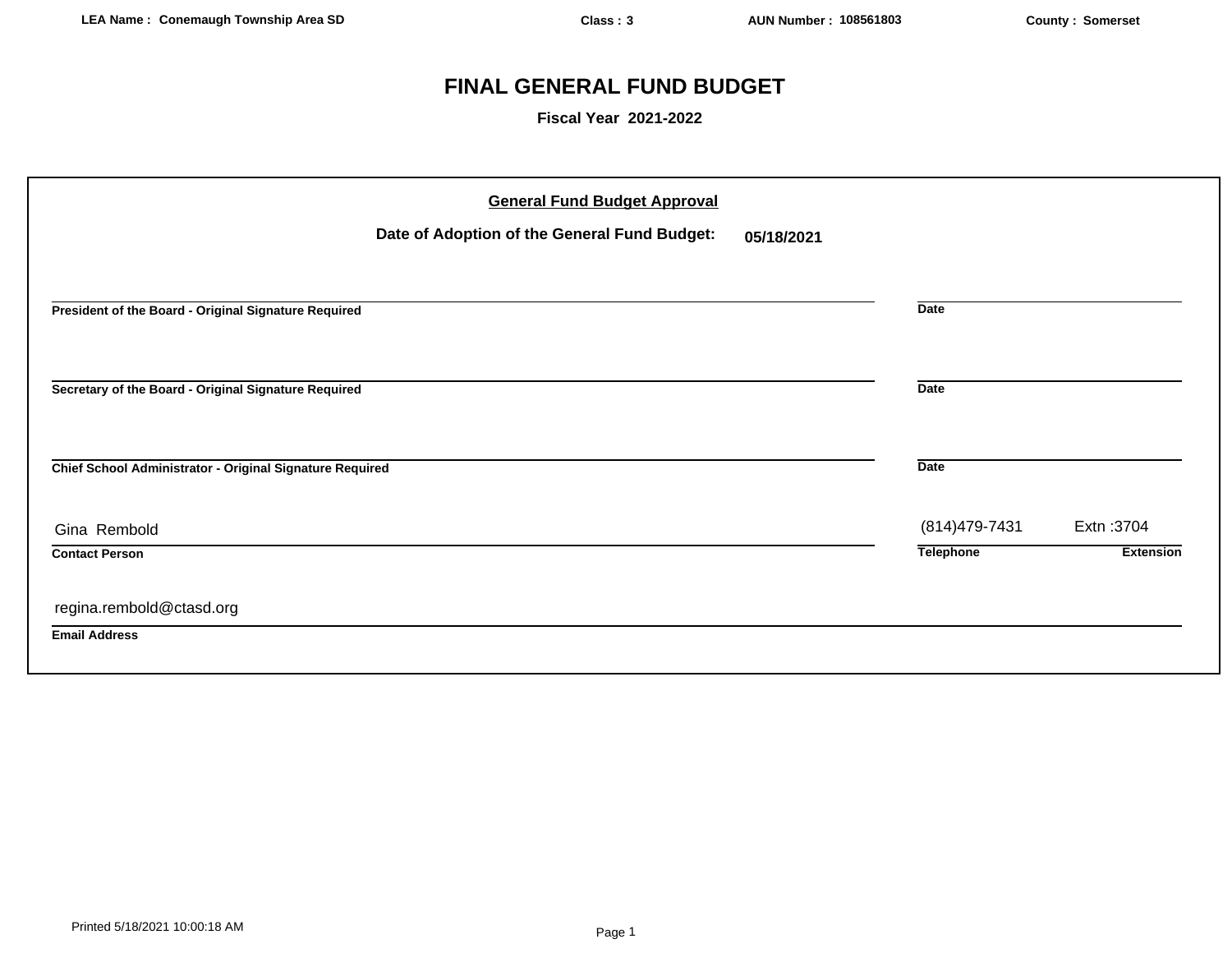# **CERTIFICATION OF ESTIMATED ENDING FUND BALANCE FROM 2021-2022 GENERAL FUND BUDGET**

24 PS 6-688

(10/2010)

| <b>SCHOOL DISTRICT:</b>    | COUNTY:  | AUN.      |
|----------------------------|----------|-----------|
| Conemaugh Township Area SD | Somerset | 108561803 |

No school district shall approve an increase in real property taxes unless it has adopted a budget that includes an estimated, ending unreserved undesignated fund balance (unassigned) less than the specified percentage of its total budgeted expenditures:

| <b>Total Budgeted Expenditures</b>    | <b>Fund Balance % Limit</b><br>(less than) |
|---------------------------------------|--------------------------------------------|
| Less Than or Equal to \$11,999,999    | 12.0%                                      |
| Between \$12,000,000 and \$12,999,999 | 11.5%                                      |
| Between \$13,000,000 and \$13,999,999 | 11.0%                                      |
| Between \$14,000,000 and \$14,999,999 | 10.5%                                      |
| Between \$15,000,000 and \$15,999,999 | 10.0%                                      |
| Between \$16,000,000 and \$16,999,999 | 9.5%                                       |
| Between \$17,000,000 and \$17,999,999 | $9.0\%$                                    |
| Between \$18,000,000 and \$18,999,999 | 8.5%                                       |
| Greater Than or Equal to \$19,000,000 | 8.0%                                       |

Did you raise property taxes in SY 2021-2022 (compared to 2020-2021 )? Yes

No  $\frac{\mathbf{x}}{}$ 

If yes, see information below, taken from the 2021-2022 General Fund Budget.

| <b>Total Budgeted Expenditures</b>                                                   |     | \$17030409              |
|--------------------------------------------------------------------------------------|-----|-------------------------|
| Ending Unassigned Fund Balance                                                       |     | \$5205512               |
| Ending Unassigned Fund Balance as a percentage<br>(%) of Total Budgeted Expenditures |     | 30.56%                  |
| The Estimated Ending Unassigned Fund Balance is within the allowable limits.         | Yes | $\overline{\mathbf{x}}$ |
|                                                                                      | No  |                         |
|                                                                                      |     |                         |

# **I hereby certify that the above information is accurate and complete.**

| SIGNATURE OF SUPERINTENDENT | <b>DATE</b> |
|-----------------------------|-------------|
|                             |             |

DUE DATE: AUGUST 15, 2021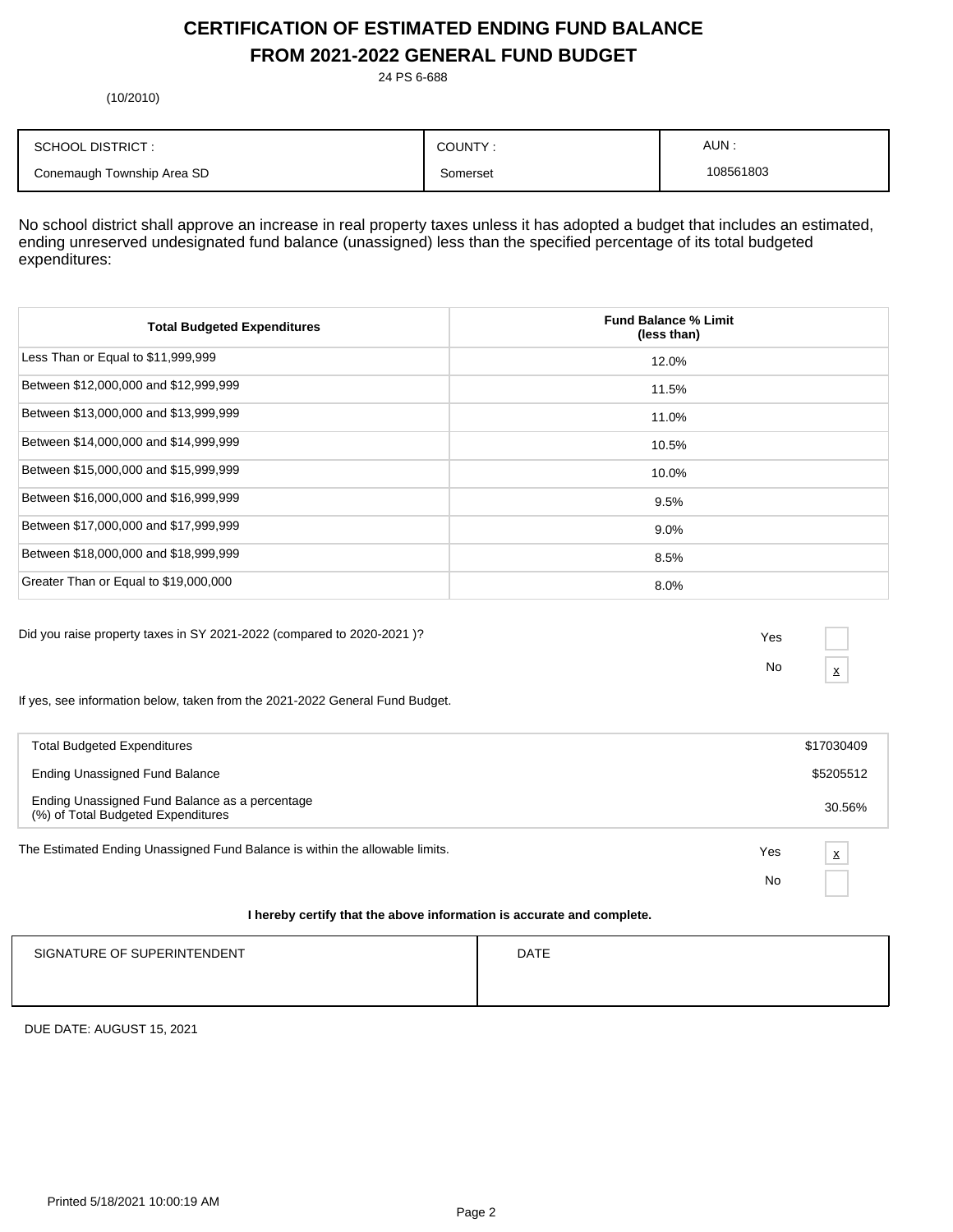# **CERTIFICATION OF USE OF PDE-2028 FOR PUBLIC INSPECTION OF 2021-2022 PROPOSED BUDGET**

24 PS 6-687(a)(1)

(03/2006)

| <b>School District Name:</b>      | County : | <b>AUN Number:</b> |
|-----------------------------------|----------|--------------------|
| <b>Conemaugh Township Area SD</b> | Somerset | 108561803          |

Section 687(a)(1) of the School Code requires the president of the board of school directors of each school district to certify to the Department of Education that the proposed budget was prepared, presented and will be made available for public inspection using the uniform form prepared and furnished by the Department of Education.

**I hereby certify that the above information is accurate and complete.**

| <b>SIGNATURE OF SCHOOL BOARD</b><br><b>PRESIDENT</b> | <b>DATE</b> |
|------------------------------------------------------|-------------|
|                                                      |             |

**DUE DATE: IMMEDIATELY FOLLOWING ADOPTION OF PROPOSED FINAL GENERAL FUND BUDGET**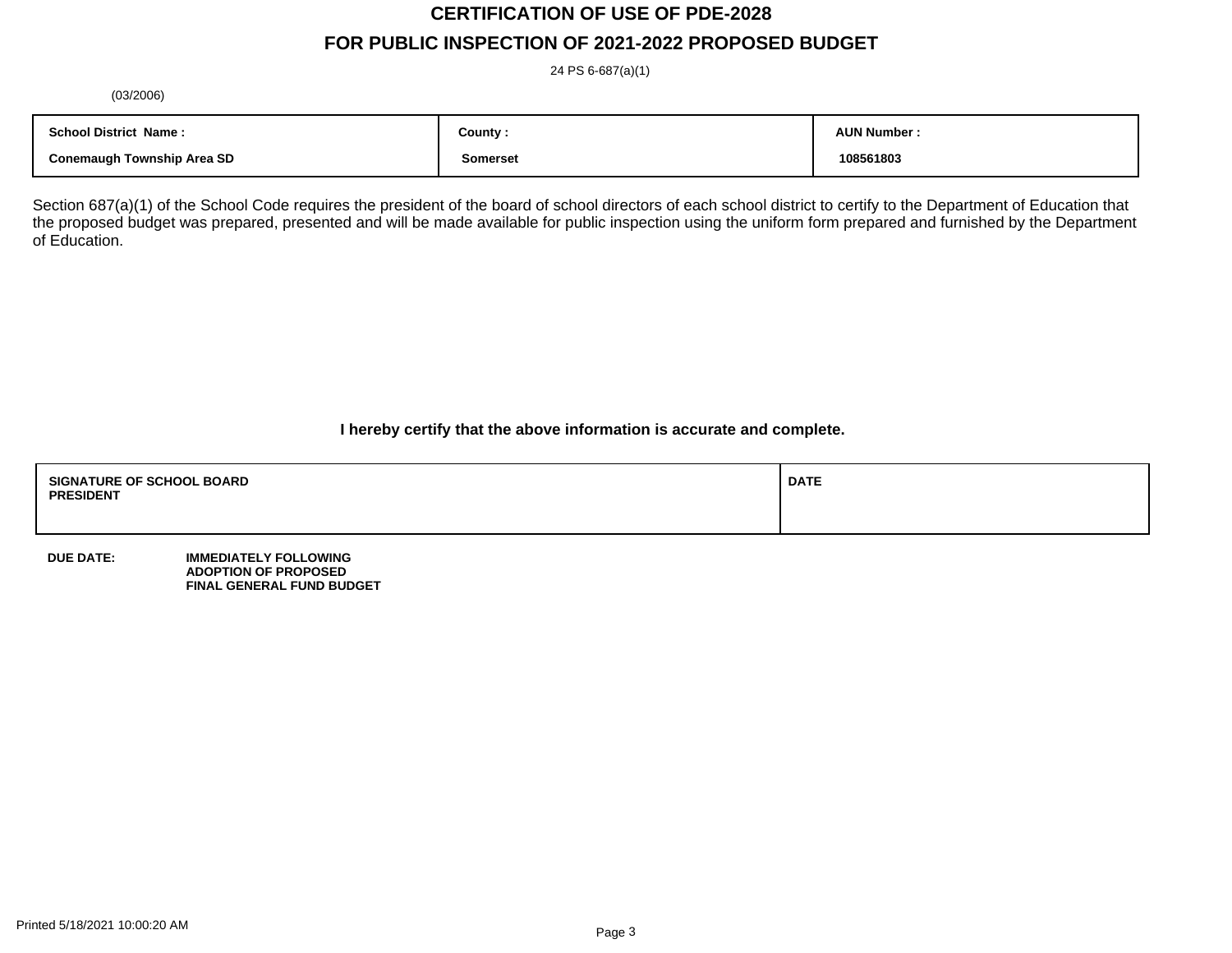## **2021-2022 Final General Fund Budget Validations**

# **LEA : 108561803 Conemaugh Township Area SD**

Printed 5/18/2021 10:00:21 AM

| Val Number | <b>Description</b>                                                                                                                      | Justification                        |
|------------|-----------------------------------------------------------------------------------------------------------------------------------------|--------------------------------------|
| 1010       | Budget Approval Date is required before submission on Contact Screen and<br>cannot be a future date.                                    |                                      |
| 8060       | Ending Fund Balance Entry and Budgetary Reserve: If 5900 Budgetary Reserve<br>is not equal to 0, a justification must be entered below. | <b>Fund Balance</b><br>extraordinary |
| 8080       | Ending Fund Balance Entry and Budgetary Reserve: If 0850 Estimated Ending                                                               | <b>Fund Balance</b>                  |

Unassigned Fund Balance is not equal to 0, a justification must be entered below.

ance and Reserve are to be used for nary or unexpected expenses.

Fund Balance and Reserve are to be used for extraordinary or unexpected expenses.

**Page - 1 of 1**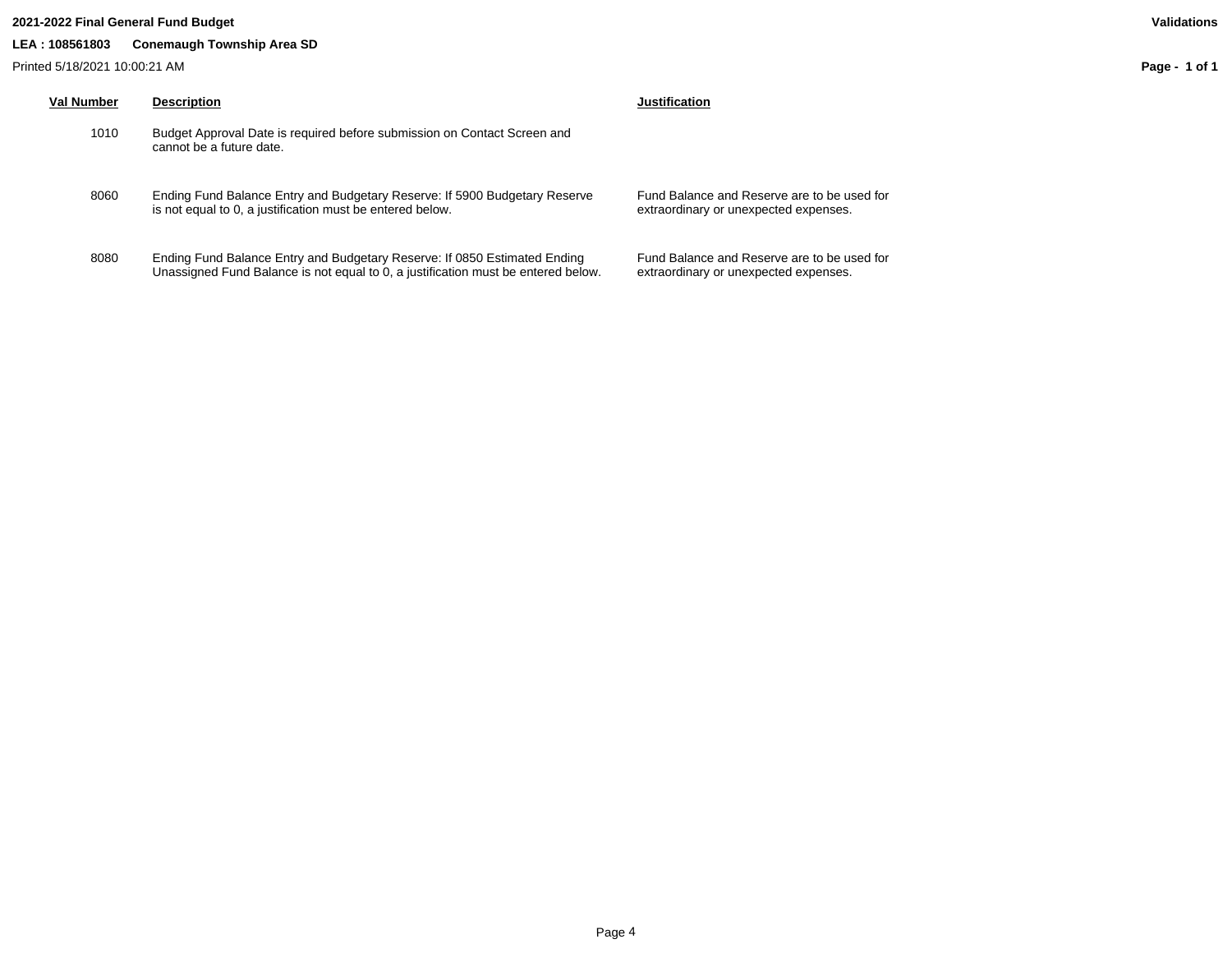**ITEM AMOUNTS Estimated Beginning Unreserved Fund Balance Available for Appropriation and Reserves Scheduled For Liquidation During The Fiscal Year** 0810 Nonspendable Fund Balance 0820 Restricted Fund Balance 0830 Committed Fund Balance 0840 Assigned Fund Balance 0850 Unassigned Fund Balance 5,967,579 **Total Estimated Beginning Unreserved Fund Balance Available for Appropriation and Reserves Scheduled For Liquidation During The Fiscal Year \$5,967,579 Estimated Revenues And Other Financing Sources** 6000 Revenue from Local Sources 4,144,333 7000 Revenue from State Sources 10,384,437 8000 Revenue from Federal Sources 1,739,572 9000 Other Financing Sources **Total Estimated Revenues And Other Financing Sources \$16,268,342 Total Estimated Fund Balance, Revenues, and Other Financing Sources Available for Appropriation \$22,000 and \$22,235,921 \$22,235,921 2021-2022 Final General Fund Budget Estimated Revenues and Other Financing Sources: Budget Summary Page - 1 of 1 LEA : 108561803 Conemaugh Township Area SD** Printed 5/18/2021 10:00:22 AM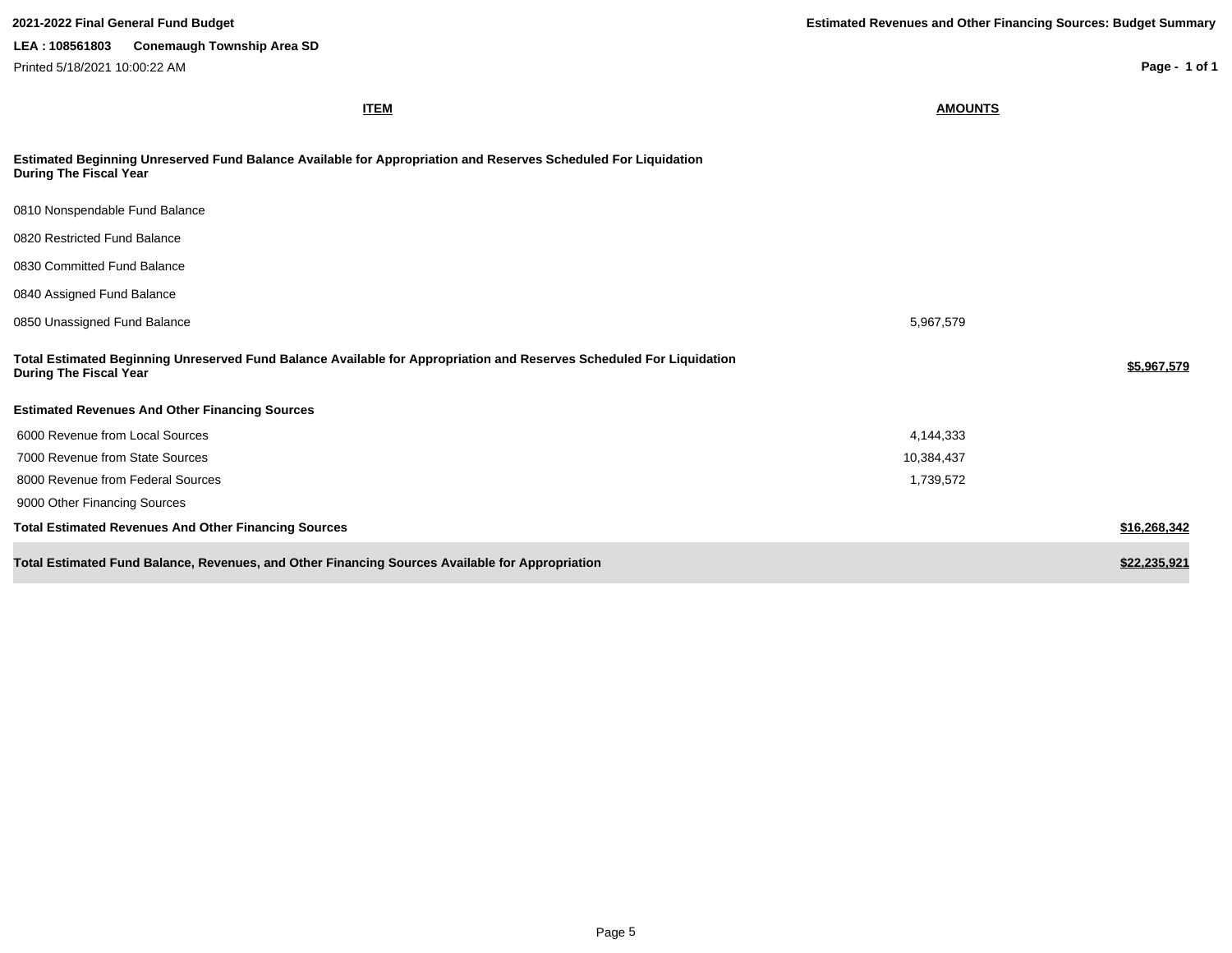# **LEA : 108561803 Conemaugh Township Area SD**

Printed 5/18/2021 10:00:24 AM

**Page - 1 of 2**

| Amount |  |
|--------|--|
|        |  |

|  |  | <b>REVENUE FROM LOCAL SOURCES</b> |
|--|--|-----------------------------------|
|  |  |                                   |

| 6111 Current Real Estate Taxes                                                                          | 2,711,753    |
|---------------------------------------------------------------------------------------------------------|--------------|
| 6112 Interim Real Estate Taxes                                                                          | 18,000       |
| 6113 Public Utility Realty Taxes                                                                        | 3,500        |
| 6114 Payments in Lieu of Current Taxes - State / Local                                                  | 110          |
| 6120 Current Per Capita Taxes, Section 679                                                              | 13,700       |
| 6140 Current Act 511 Taxes - Flat Rate Assessments                                                      | 17,700       |
| 6150 Current Act 511 Taxes - Proportional Assessments                                                   | 810,000      |
| 6400 Delinquencies on Taxes Levied / Assessed by the LEA                                                | 260,570      |
| 6500 Earnings on Investments                                                                            | 45,000       |
| 6700 Revenues from LEA Activities                                                                       | 33,000       |
| 6800 Revenues from Intermediary Sources / Pass-Through Funds                                            | 226,000      |
| 6990 Refunds and Other Miscellaneous Revenue                                                            | 5,000        |
| <b>REVENUE FROM LOCAL SOURCES</b>                                                                       | \$4,144,333  |
| <b>REVENUE FROM STATE SOURCES</b>                                                                       |              |
| 7111 Basic Education Funding-Formula                                                                    | 6,914,884    |
| 7112 Basic Education Funding-Social Security                                                            | 289,532      |
| 7271 Special Education funds for School-Aged Pupils                                                     | 721,748      |
| 7311 Pupil Transportation Subsidy                                                                       | 574,968      |
| 7320 Rental and Sinking Fund Payments / Building Reimbursement Subsidy                                  | 89,512       |
| 7330 Health Services (Medical, Dental, Nurse, Act 25)                                                   | 20,000       |
| 7340 State Property Tax Reduction Allocation                                                            | 271,047      |
| 7360 Safe Schools                                                                                       | 25,000       |
| 7505 Ready to Learn Block Grant                                                                         | 171,816      |
| 7820 State Share of Retirement Contributions                                                            | 1,305,930    |
| <b>REVENUE FROM STATE SOURCES</b>                                                                       | \$10,384,437 |
| <b>REVENUE FROM FEDERAL SOURCES</b>                                                                     |              |
| 8514 NCLB, Title I - Improving the Academic Achievement of the<br>Disadvantaged                         | 150,000      |
| 8515 NCLB, Title II - Preparing, Training and Recruiting High Quality<br><b>Teachers and Principals</b> | 28,000       |
| 8517 NCLB, Title IV - 21St Century Schools                                                              | 14,000       |
| 8743 ESSER II - Elementary and Secondary School Emergency Relief Fund                                   | 527,022      |
| 8744 ARP ESSER - Elementary and Secondary School Emergency Relief<br>Fund                               | 936,550      |
| 8810 School-Based Access Medicaid Reimbursement Program (SBAP)<br>Reimbursements (Access)               | 82,000       |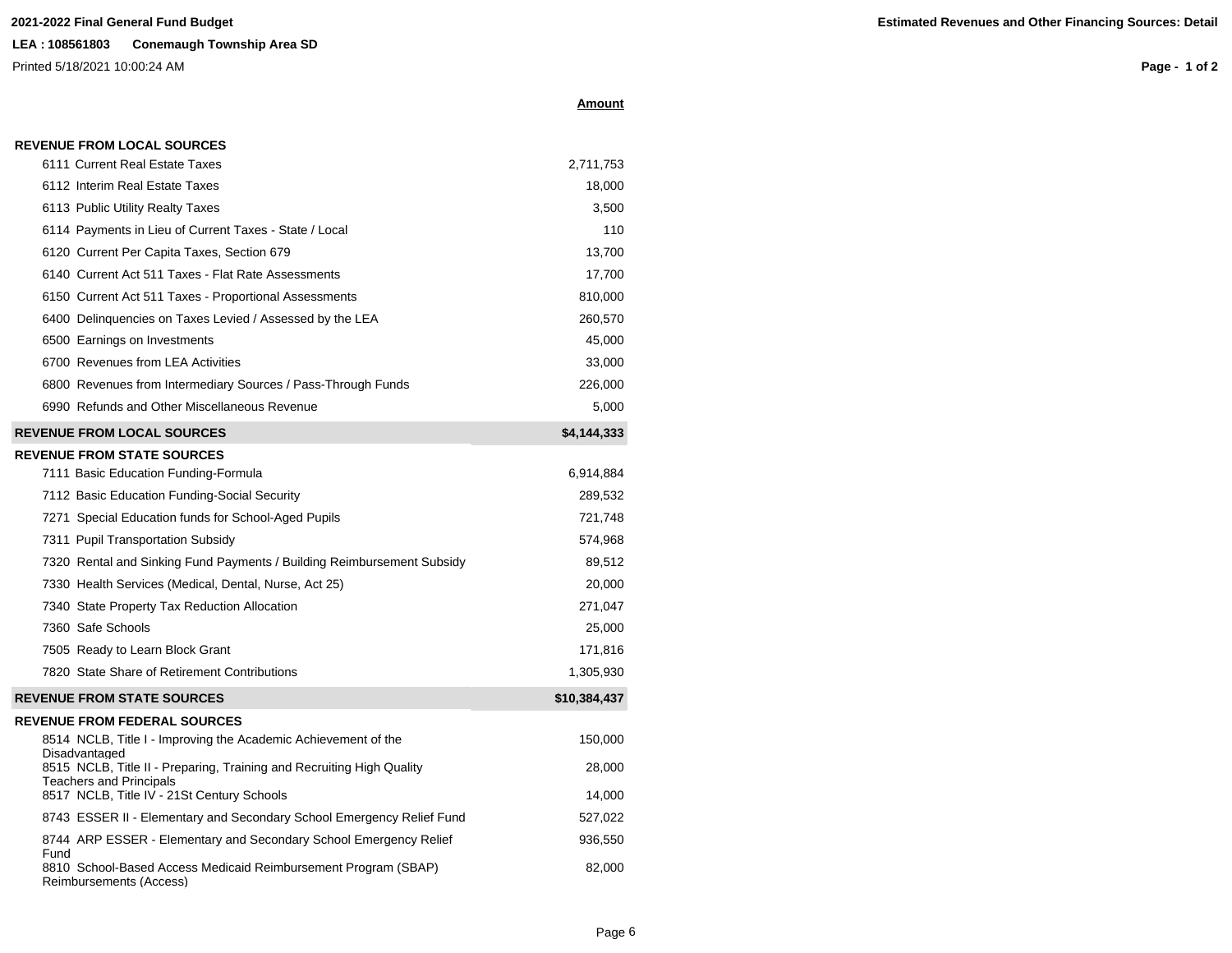# **LEA : 108561803 Conemaugh Township Area SD**

Printed 5/18/2021 10:00:24 AM

**Page - 2 of 2**

| <b>REVENUE FROM FEDERAL SOURCES</b>                                                      |             |
|------------------------------------------------------------------------------------------|-------------|
| 8820 Medical Assistance Reimbursement for Administrative Claiming<br>(Quarterly) Program | 2.000       |
| <b>REVENUE FROM FEDERAL SOURCES</b>                                                      | \$1.739.572 |
| <b>TOTAL ESTIMATED REVENUES AND OTHER SOURCES</b>                                        | 16,268,342  |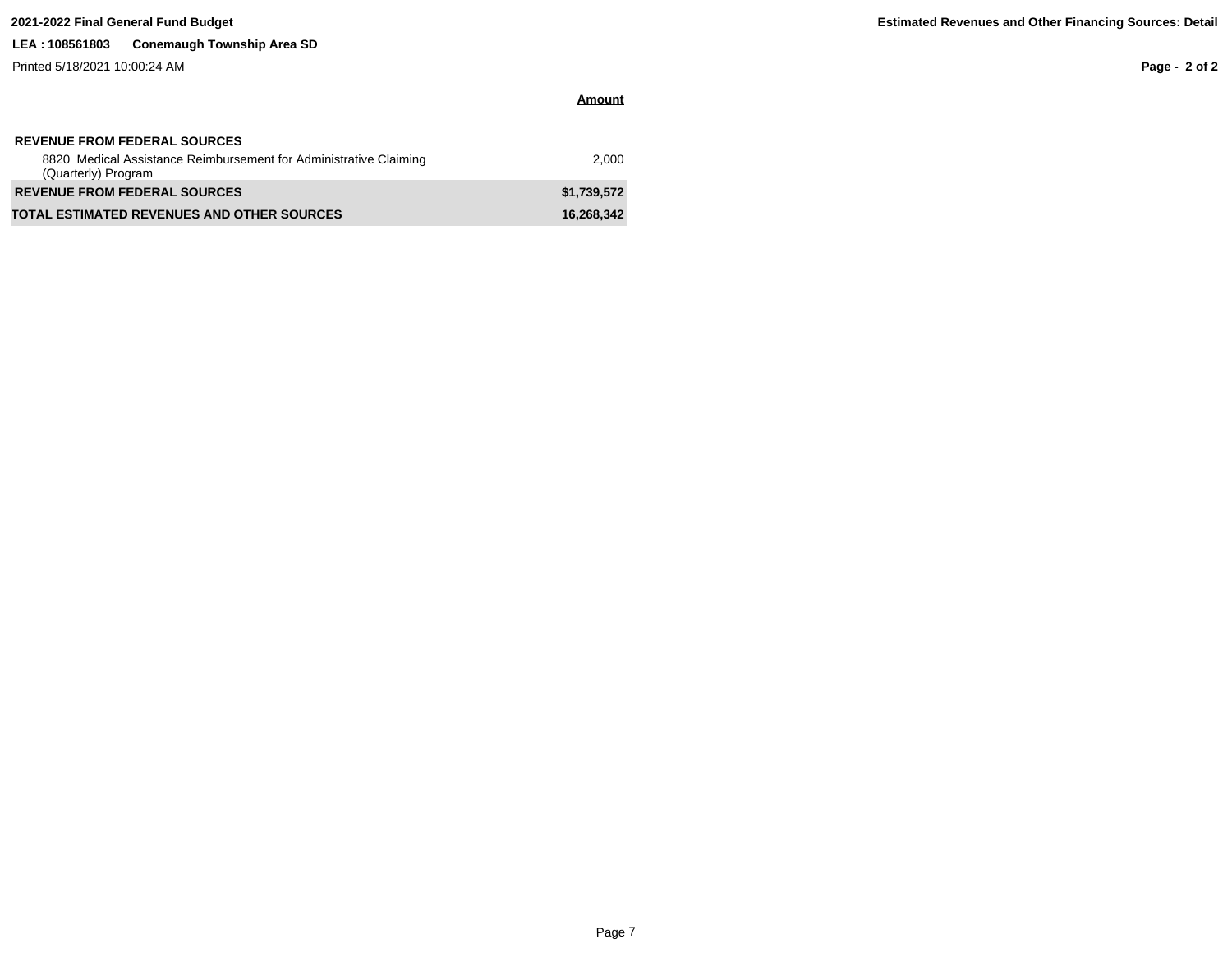# **2021-2022 Final General Fund Budget Real Estate Tax Rate (RETR) Report**

**AUN: 108561803 Conemaugh Township Area SD** Printed 5/18/2021 10:00:26 AM

# **Multi-County Rebalancing Based on Methodology of Section 672.1 of School Code**

**Page - 1 of 3**

|      | Act 1 Index (current): 4.2%                           |                 |               |
|------|-------------------------------------------------------|-----------------|---------------|
|      | <b>Calculation Method:</b>                            | Rate            |               |
|      | Approx. Tax Revenue from RE Taxes:                    | \$2,711,753     |               |
|      | <b>Amount of Tax Relief for Homestead Exclusions</b>  | \$271,047       |               |
|      | <b>Total Approx. Tax Revenue:</b>                     | \$2,982,800     |               |
|      | Approx. Tax Levy for Tax Rate Calculation:            | \$3,234,662     |               |
|      |                                                       | <b>Somerset</b> | Total         |
|      | 2020-21 Data                                          |                 |               |
|      | a. Assessed Value                                     | \$115,826,070   | \$115,826,070 |
|      | b. Real Estate Mills                                  | 27.9600         |               |
| L.   | 2021-22 Data                                          |                 |               |
|      | c. 2019 STEB Market Value                             | \$311,753,946   | \$311,753,946 |
|      | d. Assessed Value                                     | \$115,688,900   | \$115,688,900 |
|      | e. Assessed Value of New Constr/ Renov                | \$0             | \$0           |
|      | 2020-21 Calculations                                  |                 |               |
|      | f. 2020-21 Tax Levy                                   | \$3,238,497     | \$3,238,497   |
|      | $(a * b)$                                             |                 |               |
|      | 2021-22 Calculations                                  |                 |               |
| Ш.   | g. Percent of Total Market Value                      | 100.00000%      | 100.00000%    |
|      | h. Rebalanced 2020-21 Tax Levy                        | \$3,238,497     | \$3,238,497   |
|      | (f Total $*$ g)                                       |                 |               |
|      | i. Base Mills Subject to Index                        | 27.9600         |               |
|      | (h / a * 1000) if no reassessment                     |                 |               |
|      | $(h / (d-e) * 1000)$ if reassessment                  |                 |               |
|      | <b>Calculation of Tax Rates and Levies Generated</b>  |                 |               |
|      | j. Weighted Avg. Collection Percentage                | 91.50154%       | 91.50154%     |
|      | k. Tax Levy Needed                                    | \$3,234,662     | \$3,234,662   |
|      | (Approx. Tax Levy * g)                                |                 |               |
|      | I. 2021-22 Real Estate Tax Rate                       | 27.9600         |               |
| III. | $(k/d * 1000)$                                        |                 |               |
|      | m. Tax Levy Generated by Mills                        | \$3,234,662     | \$3,234,662   |
|      | $(1/1000 * d)$                                        |                 |               |
|      | n. Tax Levy minus Tax Relief for Homestead Exclusions |                 | \$2,963,615   |
|      | (m - Amount of Tax Relief for Homestead Exclusions)   |                 |               |
|      | o. Net Tax Revenue Generated By Mills                 |                 | \$2,711,753   |
|      | (n * Est. Pct. Collection)                            |                 |               |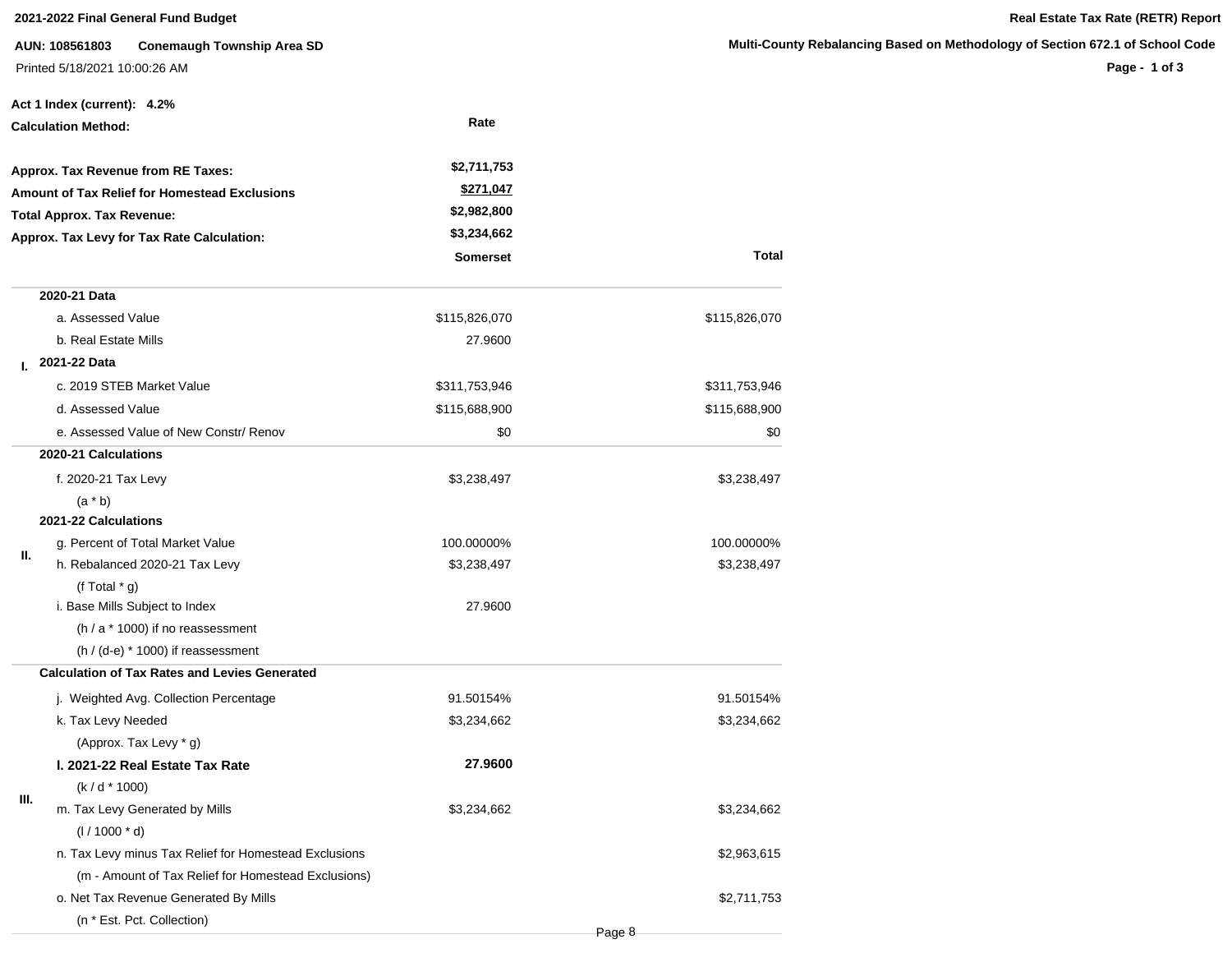**Act 1 Index (current): 4.2%**

**AUN: 108561803 Conemaugh Township Area SD** Printed 5/18/2021 10:00:26 AM

## **Multi-County Rebalancing Based on Methodology of Section 672.1 of School Code**

**Page - 2 of 3**

| <b>Calculation Method:</b> |                                               | Rate            |              |
|----------------------------|-----------------------------------------------|-----------------|--------------|
|                            | Approx. Tax Revenue from RE Taxes:            | \$2,711,753     |              |
|                            | Amount of Tax Relief for Homestead Exclusions | \$271,047       |              |
|                            | <b>Total Approx. Tax Revenue:</b>             | \$2,982,800     |              |
|                            | Approx. Tax Levy for Tax Rate Calculation:    | \$3,234,662     |              |
|                            |                                               | <b>Somerset</b> | <b>Total</b> |
|                            | <b>Index Maximums</b>                         |                 |              |
|                            | p. Maximum Mills Based On Index               | 29.1343         |              |
|                            | $(i * (1 + Index))$                           |                 |              |
|                            | q. Mills In Excess of Index                   | 0.0000          |              |
|                            | $(if (l > p), (l - p))$                       |                 |              |
|                            | r. Maximum Tax Levy Based On Index            | \$3,370,515     | \$3,370,515  |
| IV.                        | $(p / 1000 * d)$                              |                 |              |
|                            | s. Millage Rate within Index?                 | Yes             |              |
|                            | $($ lf $I > p$ Then No)                       |                 |              |
|                            | t. Tax Levy In Excess of Index                | \$0             | \$0          |
|                            | $(if (m > r), (m - r))$                       |                 |              |
|                            | u. Tax Revenue In Excess of Index             | \$0             | \$0          |
|                            | (t * Est. Pct. Collection)                    |                 |              |

|    | Information Related to Property Tax Relief    |            |          |
|----|-----------------------------------------------|------------|----------|
|    | Assessed Value Exclusion per Homestead        | \$4.161.00 |          |
| ۷. | Number of Homestead/Farmstead Properties      | 2345       | 2345     |
|    | Median Assessed Value of Homestead Properties |            | \$25.910 |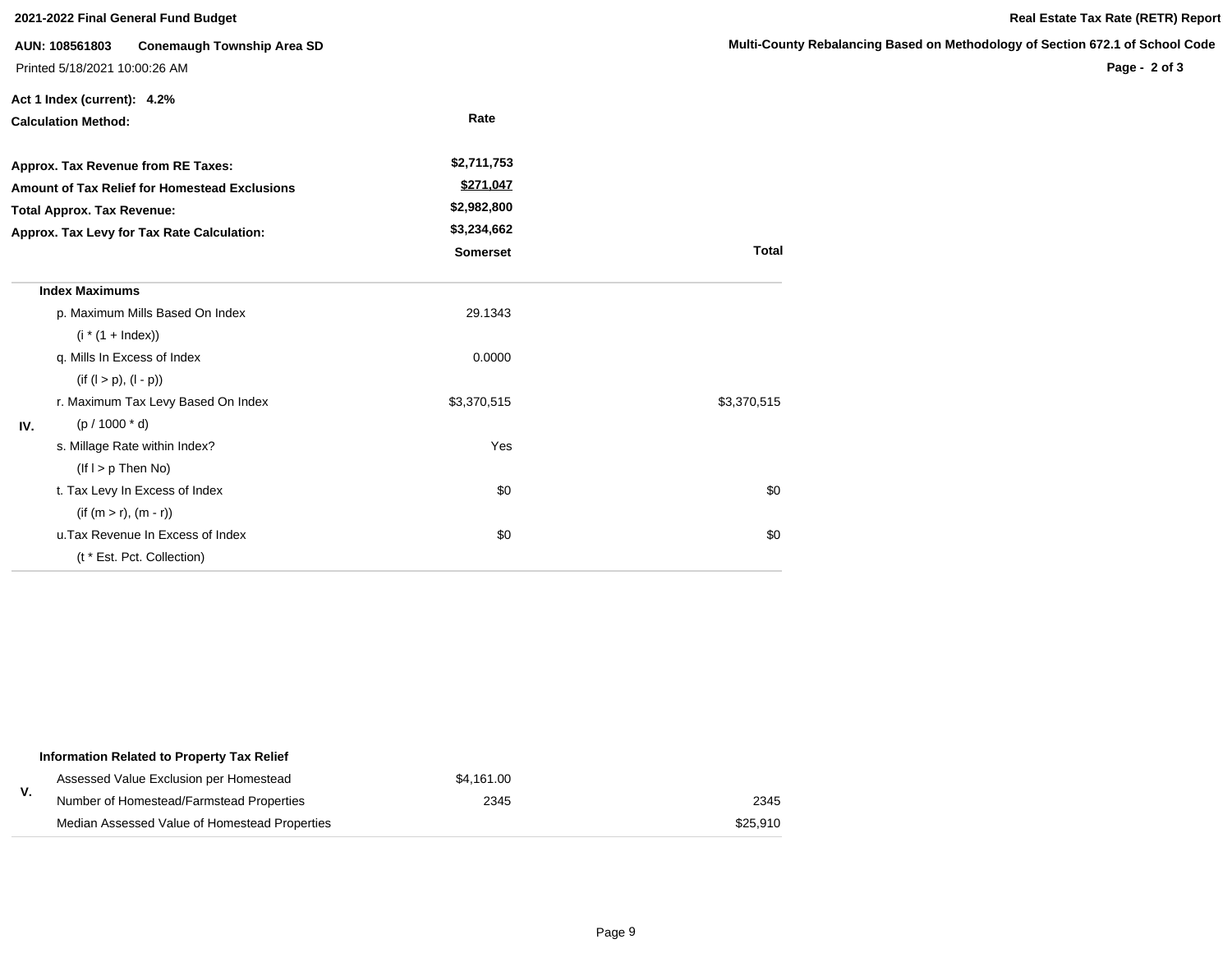| 2021-2022 Final General Fund Budget                                                                                                                                    |                                                                           |                  | <b>Real Estate Tax Rate (RETR) Report</b> |     |                                                                                                |
|------------------------------------------------------------------------------------------------------------------------------------------------------------------------|---------------------------------------------------------------------------|------------------|-------------------------------------------|-----|------------------------------------------------------------------------------------------------|
| <b>Conemaugh Township Area SD</b><br>AUN: 108561803<br>Printed 5/18/2021 10:00:26 AM                                                                                   |                                                                           |                  |                                           |     | Multi-County Rebalancing Based on Methodology of Section 672.1 of School Code<br>Page - 3 of 3 |
| Act 1 Index (current): 4.2%<br><b>Calculation Method:</b>                                                                                                              | Rate                                                                      |                  |                                           |     |                                                                                                |
| Approx. Tax Revenue from RE Taxes:<br>Amount of Tax Relief for Homestead Exclusions<br><b>Total Approx. Tax Revenue:</b><br>Approx. Tax Levy for Tax Rate Calculation: | \$2,711,753<br>\$271,047<br>\$2,982,800<br>\$3,234,662<br><b>Somerset</b> |                  | <b>Total</b>                              |     |                                                                                                |
| State Property Tax Reduction Allocation used for: Homestead Exclusions<br>Prior Year State Property Tax Reduction Allocation used for: Homestead Exclusions            |                                                                           | \$271,047<br>\$0 | Lowering RE Tax Rate                      | \$0 | \$271,047<br>\$0                                                                               |
| <b>Amount of Tax Relief from State/Local Sources</b>                                                                                                                   |                                                                           |                  |                                           |     | \$271,047                                                                                      |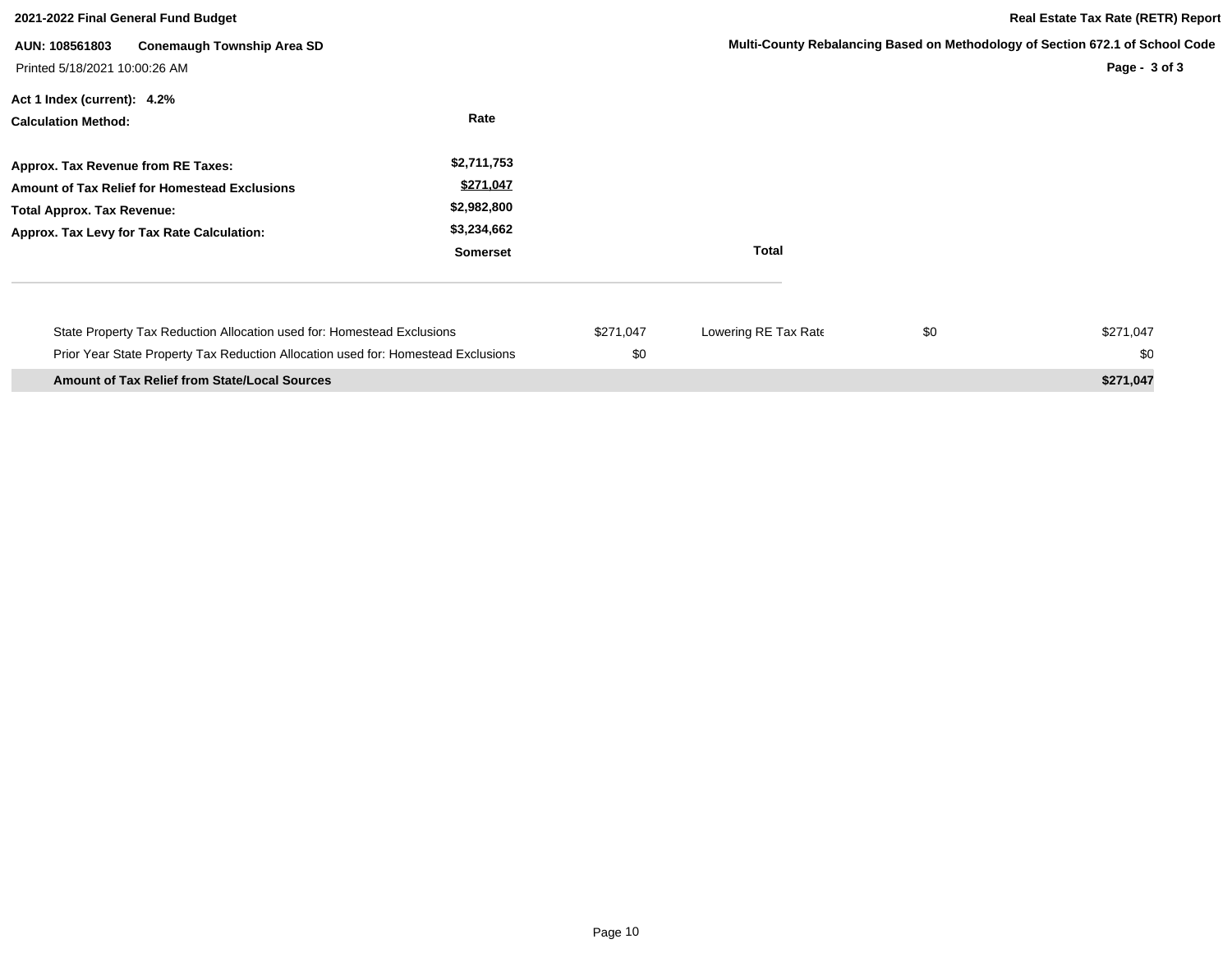# **LEA : 108561803 Conemaugh Township Area SD** Printed 5/18/2021 10:00:29 AM

# **2021-2022 Final General Fund Budget Local Education Agency Tax Data REAL ESTATE, PER CAPITA (SEC. 679), EIT/PIT (ACT 1), LOCAL ENABLING (ACT 511)**

# **Page - 1 of 1**

# **CODE**

|                | 6111 Current Real Estate Taxes                                 |                                    | Amount of Tax Relief for    | Tax Levy Minus Homestead |                          | Net Tax Revenue             |
|----------------|----------------------------------------------------------------|------------------------------------|-----------------------------|--------------------------|--------------------------|-----------------------------|
|                | County Name Taxable Assessed Value<br><b>Real Estate Mills</b> | <b>Tax Levy Generated by Mills</b> | <b>Homestead Exclusions</b> | Exclusions               | <b>Percent Collected</b> | <b>Generated By Mills</b>   |
| Somerset       | 27.9600<br>115,688,900                                         | 3,234,662                          |                             |                          |                          | 91.50154%                   |
| <b>Totals:</b> | 115,688,900                                                    | 3,234,662 -                        |                             | $271,047 =$              | 2,963,615 X              | $91.50154\% =$<br>2,711,753 |
|                |                                                                |                                    | Rate                        |                          |                          | <b>Estimated Revenue</b>    |
| 6120           | <b>Current Per Capita Taxes, Section 679</b>                   |                                    | \$5.00                      |                          |                          | 13,700                      |
| 6140           | Current Act 511 Taxes- Flat Rate Assessments                   |                                    | Rate                        | Add'l Rate (if appl.)    | <b>Tax Levy</b>          | <b>Estimated Revenue</b>    |
| 6141           | Current Act 511 Per Capita Taxes                               |                                    | \$5.00                      | \$0.00                   | 18,735                   | 13,700                      |
| 6142           | Current Act 511 Occupation Taxes- Flat Rate                    |                                    | \$0.00                      | \$0.00                   | $\Omega$                 | $\Omega$                    |
| 6143           | <b>Current Act 511 Local Services Taxes</b>                    |                                    | \$5.00                      | \$0.00                   | 4,000                    | 4,000                       |
| 6144           | <b>Current Act 511 Trailer Taxes</b>                           |                                    | \$0.00                      | \$0.00                   | $\Omega$                 | $\Omega$                    |
| 6145           | Current Act 511 Business Privilege Taxes- Flat Rate            |                                    | \$0.00                      | \$0.00                   | 0                        |                             |
| 6146           | Current Act 511 Mechanical Device Taxes- Flat Rate             |                                    | \$0.00                      | \$0.00                   | 0                        | $\Omega$                    |
| 6149           | Current Act 511 Taxes, Other Flat Rate Assessments             |                                    | \$0.00                      | \$0.00                   | $\Omega$                 | $\Omega$                    |
|                | Total Current Act 511 Taxes - Flat Rate Assessments            |                                    |                             |                          | 22,735                   | 17,700                      |
| 6150           | Current Act 511 Taxes- Proportional Assessments                |                                    | Rate                        | Add'l Rate (if appl.)    | <b>Tax Levy</b>          | <b>Estimated Revenue</b>    |
| 6151           | <b>Current Act 511 Earned Income Taxes</b>                     |                                    | 0.500%                      | 0.000%                   | 778,022                  | 708,000                     |
| 6152           | Current Act 511 Occupation Taxes                               |                                    | 250.0000                    | 0.0000                   | 45,650                   | 43,000                      |
| 6153           | Current Act 511 Real Estate Transfer Taxes                     |                                    | 0.500%                      | 0.000%                   | 59,000                   | 59,000                      |
| 6154           | <b>Current Act 511 Amusement Taxes</b>                         |                                    | 0.000%                      | 0.000%                   | 0                        | $\Omega$                    |
| 6155           | Current Act 511 Business Privilege Taxes                       |                                    | 0.000                       | 0.000                    | 0                        |                             |
| 6156           | Current Act 511 Mechanical Device Taxes- Percentage            |                                    | 0.000%                      | 0.000%                   | $\Omega$                 |                             |
| 6157           | <b>Current Act 511 Mercantile Taxes</b>                        |                                    | 0.000                       | 0.000                    | 0                        |                             |
| 6159           | Current Act 511 Taxes, Other Proportional Assessments          |                                    | 0                           | 0                        | $\Omega$                 | $\Omega$                    |
|                | Total Current Act 511 Taxes- Proportional Assessments          |                                    |                             |                          | 882,672                  | 810,000                     |
|                | <b>Total Act 511, Current Taxes</b>                            |                                    |                             |                          |                          | 827,700                     |
|                |                                                                | <b>Act 511 Tax Limit</b>           | $\rightarrow$               | 311,753,946 X            | 12                       | 3,741,047                   |
|                |                                                                |                                    |                             | <b>Market Value</b>      | <b>Mills</b>             | (511 Limit)                 |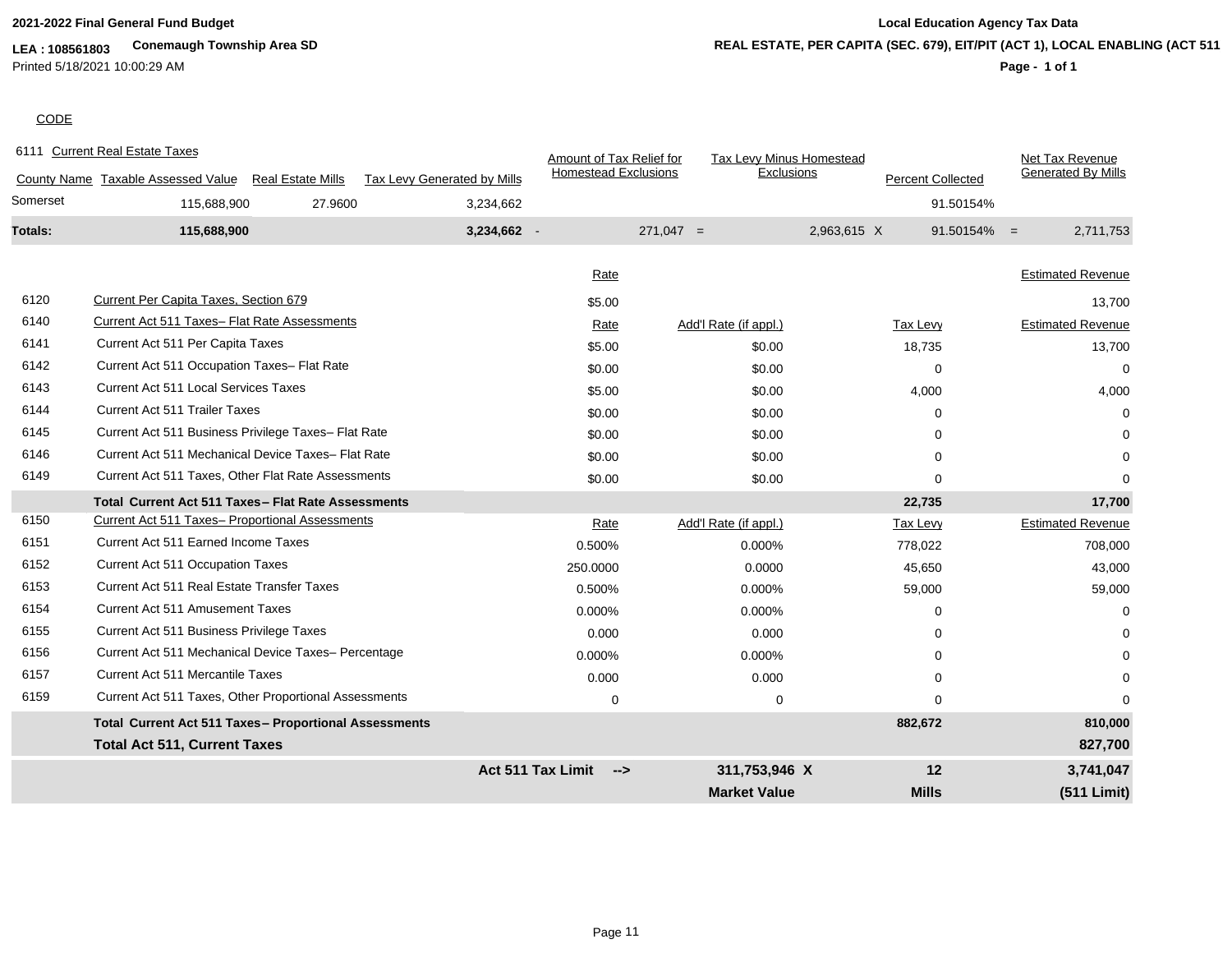Printed 5/18/2021 10:00:31 AM

**Page - 1 of 1**

|                            |                                                  | Tax Rate Charged in:    |          |                              |                                          |       | <b>Additional Tax Rate</b>             |         |                              |                                   |
|----------------------------|--------------------------------------------------|-------------------------|----------|------------------------------|------------------------------------------|-------|----------------------------------------|---------|------------------------------|-----------------------------------|
| Tax<br><b>Functio</b><br>n | <b>Description</b>                               | 2020-21<br>(Rebalanced) | 2021-22  | Percent<br>Change in<br>Rate | Less than<br>or equal to<br><b>Index</b> | Index | Charged in:<br>2020-21<br>(Rebalanced) | 2021-22 | Percent<br>Change in<br>Rate | Less than<br>or equal to<br>Index |
| 6111                       | <b>Current Real Estate Taxes</b>                 |                         |          |                              |                                          |       |                                        |         |                              |                                   |
|                            | Somerset                                         | 27,9600                 | 27.9600  | $0.00\%$                     | Yes                                      | 4.2%  |                                        |         |                              |                                   |
| 6120                       | Current Per Capita Taxes, Section 679            | \$5.00                  | \$5.00   | $0.00\%$                     | Yes                                      | 4.2%  |                                        |         |                              |                                   |
|                            | Current Act 511 Taxes- Flat Rate Assessments     |                         |          |                              |                                          |       |                                        |         |                              |                                   |
| 6141                       | Current Act 511 Per Capita Taxes                 | \$5.00                  | \$5.00   | $0.00\%$                     | Yes                                      | 4.2%  |                                        |         |                              |                                   |
| 6143                       | Current Act 511 Local Services Taxes             | \$5.00                  | \$5.00   | $0.00\%$                     | Yes                                      | 4.2%  |                                        |         |                              |                                   |
|                            | Current Act 511 Taxes - Proportional Assessments |                         |          |                              |                                          |       |                                        |         |                              |                                   |
| 6151                       | Current Act 511 Earned Income Taxes              | 0.500%                  | 0.500%   | $0.00\%$                     | Yes                                      | 4.2%  |                                        |         |                              |                                   |
| 6152                       | <b>Current Act 511 Occupation Taxes</b>          | 250,0000                | 250,0000 | $0.00\%$                     | Yes                                      | 4.2%  |                                        |         |                              |                                   |
| 6153                       | Current Act 511 Real Estate Transfer Taxes       | 0.500%                  | 0.500%   | $0.00\%$                     | Yes                                      | 4.2%  |                                        |         |                              |                                   |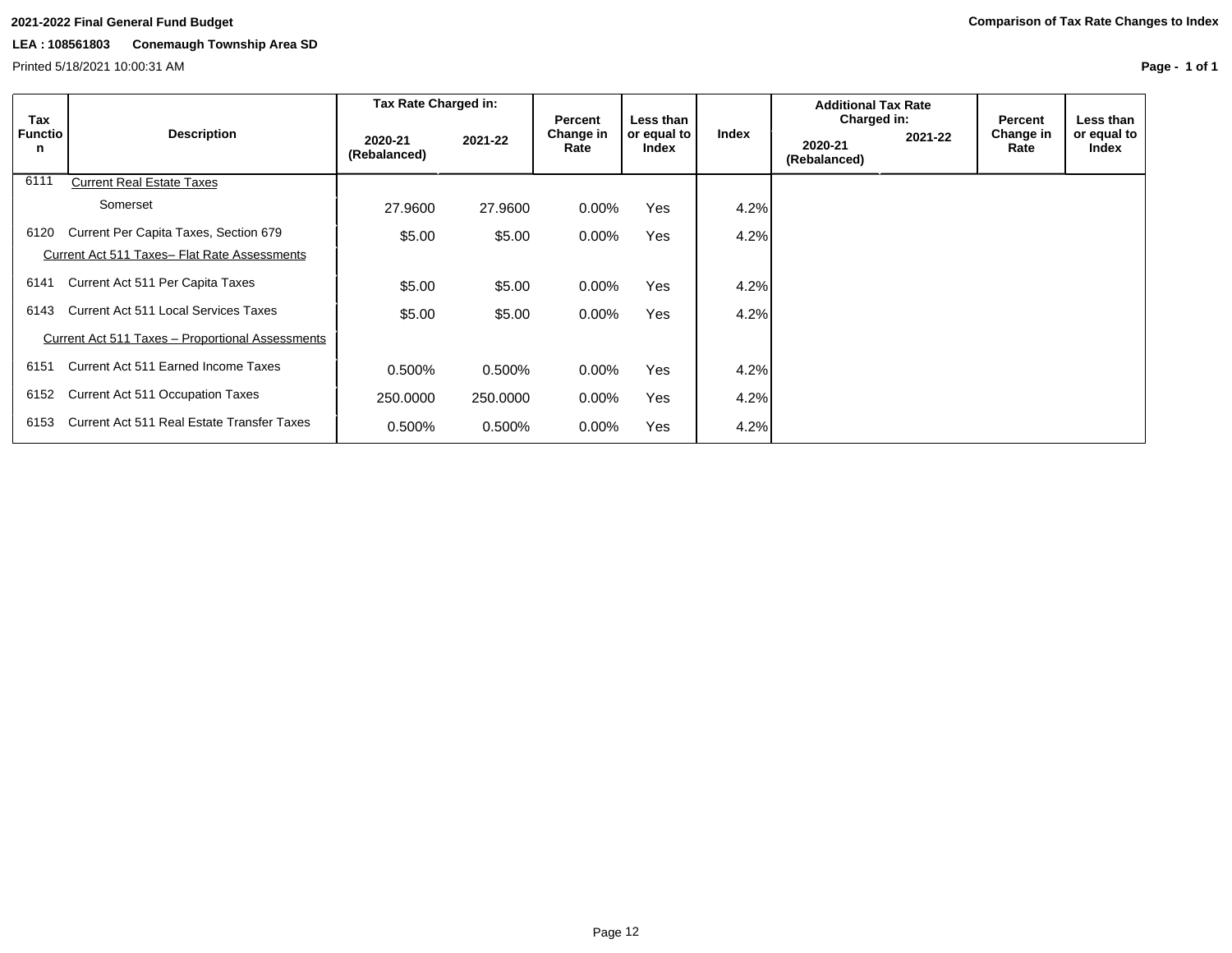| LEA : 108561803<br><b>Conemaugh Township Area SD</b>                                                                                                                                                                                                                                                                                                                                         |                                                                                                   |
|----------------------------------------------------------------------------------------------------------------------------------------------------------------------------------------------------------------------------------------------------------------------------------------------------------------------------------------------------------------------------------------------|---------------------------------------------------------------------------------------------------|
| Printed 5/18/2021 10:00:32 AM                                                                                                                                                                                                                                                                                                                                                                | Page - 1 of 1                                                                                     |
| <b>Description</b>                                                                                                                                                                                                                                                                                                                                                                           | <b>Amount</b>                                                                                     |
| 1000 Instruction<br>1100 Regular Programs - Elementary / Secondary<br>1200 Special Programs - Elementary / Secondary                                                                                                                                                                                                                                                                         | 6,604,674<br>2,094,132                                                                            |
| 1300 Vocational Education<br>1400 Other Instructional Programs - Elementary / Secondary<br>1500 Nonpublic School Programs                                                                                                                                                                                                                                                                    | 467,250<br>81,631<br>5,000                                                                        |
| <b>Total Instruction</b>                                                                                                                                                                                                                                                                                                                                                                     | \$9,252,687                                                                                       |
| 2000 Support Services<br>2100 Support Services - Students<br>2200 Support Services - Instructional Staff<br>2300 Support Services - Administration<br>2400 Support Services - Pupil Health<br>2500 Support Services - Business<br>2600 Operation and Maintenance of Plant Services<br>2700 Student Transportation Services<br>2800 Support Services - Central<br>2900 Other Support Services | 655,313<br>408,252<br>1,131,142<br>338,091<br>465,846<br>1,291,309<br>760,560<br>152,748<br>3,500 |
| <b>Total Support Services</b>                                                                                                                                                                                                                                                                                                                                                                | \$5,206,761                                                                                       |
| 3000 Operation of Non-Instructional Services<br>3200 Student Activities<br><b>Total Operation of Non-Instructional Services</b>                                                                                                                                                                                                                                                              | 550,289<br>\$550,289                                                                              |
| 4000 Facilities Acquisition, Construction and Improvement Services<br>4000 Facilities Acquisition, Construction and Improvement Services                                                                                                                                                                                                                                                     | 1,221,600                                                                                         |
| <b>Total Facilities Acquisition, Construction and Improvement Services</b>                                                                                                                                                                                                                                                                                                                   | \$1,221,600                                                                                       |
| 5000 Other Expenditures and Financing Uses<br>5100 Debt Service / Other Expenditures and Financing Uses<br>5900 Budgetary Reserve                                                                                                                                                                                                                                                            | 699,072<br>100,000                                                                                |
| <b>Total Other Expenditures and Financing Uses</b>                                                                                                                                                                                                                                                                                                                                           | \$799,072                                                                                         |
| <b>Total Estimated Expenditures and Other Financing Uses</b>                                                                                                                                                                                                                                                                                                                                 | \$17,030,409                                                                                      |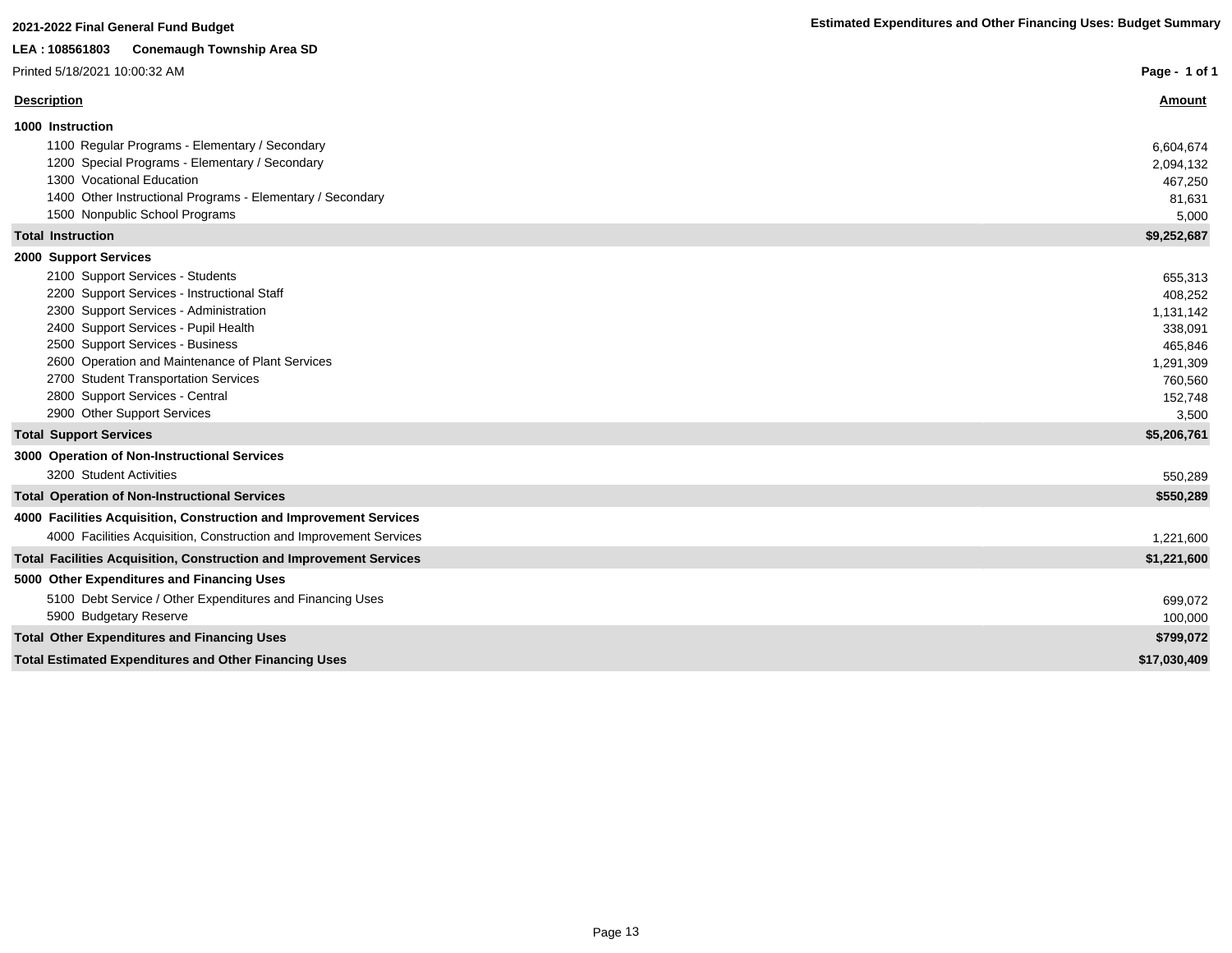| 2021-2022 Final General Fund Budget |  |  |
|-------------------------------------|--|--|
|                                     |  |  |

I

ľ

 $\begin{array}{c} \hline \end{array}$ 

I

г

L

| LEA : 108561803<br><b>Conemaugh Township Area SD</b>        |                |
|-------------------------------------------------------------|----------------|
| Printed 5/18/2021 10:00:37 AM                               | Page - 1 of 4  |
| <b>Description</b>                                          | <b>Amount</b>  |
| 1000 Instruction                                            |                |
| 1100 Regular Programs - Elementary / Secondary              |                |
| 100 Personnel Services - Salaries                           | 3,410,074      |
| 200 Personnel Services - Employee Benefits                  | 2,262,032      |
| 300 Purchased Professional and Technical Services           | 224,950        |
| 400 Purchased Property Services                             | 28,790         |
| 500 Other Purchased Services                                | 406,380        |
| 600 Supplies                                                | 251,911        |
| 700 Property                                                | 19,837         |
| 800 Other Objects                                           | 700            |
| <b>Total Regular Programs - Elementary / Secondary</b>      | \$6,604,674    |
| 1200 Special Programs - Elementary / Secondary              |                |
| 100 Personnel Services - Salaries                           | 761,392        |
| 200 Personnel Services - Employee Benefits                  | 506,417        |
| 300 Purchased Professional and Technical Services           | 514,595        |
| 500 Other Purchased Services<br>600 Supplies                | 272,650        |
| 700 Property                                                | 28,978         |
| 800 Other Objects                                           | 5,500<br>4,600 |
| <b>Total Special Programs - Elementary / Secondary</b>      | \$2,094,132    |
| <b>1300 Vocational Education</b>                            |                |
| 500 Other Purchased Services                                | 466,500        |
| 600 Supplies                                                | 750            |
| <b>Total Vocational Education</b>                           | \$467,250      |
| 1400 Other Instructional Programs - Elementary / Secondary  |                |
| 100 Personnel Services - Salaries                           | 40,750         |
| 200 Personnel Services - Employee Benefits                  | 17,581         |
| 300 Purchased Professional and Technical Services           | 20,000         |
| 500 Other Purchased Services                                | 1,500          |
| 600 Supplies                                                | 1,800          |
| Total Other Instructional Programs - Elementary / Secondary | \$81,631       |
| 1500 Nonpublic School Programs                              |                |
| 300 Purchased Professional and Technical Services           | 5,000          |
| <b>Total Nonpublic School Programs</b>                      | \$5,000        |
| <b>Total Instruction</b>                                    | \$9,252,687    |
| 2000 Support Services                                       |                |
| 2100 Support Services - Students                            |                |
| 100 Personnel Services - Salaries                           | 304,606        |
| 200 Personnel Services - Employee Benefits                  | 222,959        |
| 300 Purchased Professional and Technical Services           | 114,947        |
| 400 Purchased Property Services                             | 200            |
| 500 Other Purchased Services                                | 3,300          |
| 600 Supplies                                                | 6,951          |

The Property and the set of the set of the Page 14 and the Page 14 and the Set of the Set of the Set of the Set of the Set of the Set of the Set of the Set of the Set of the Set of the Set of the Set of the Set of the Set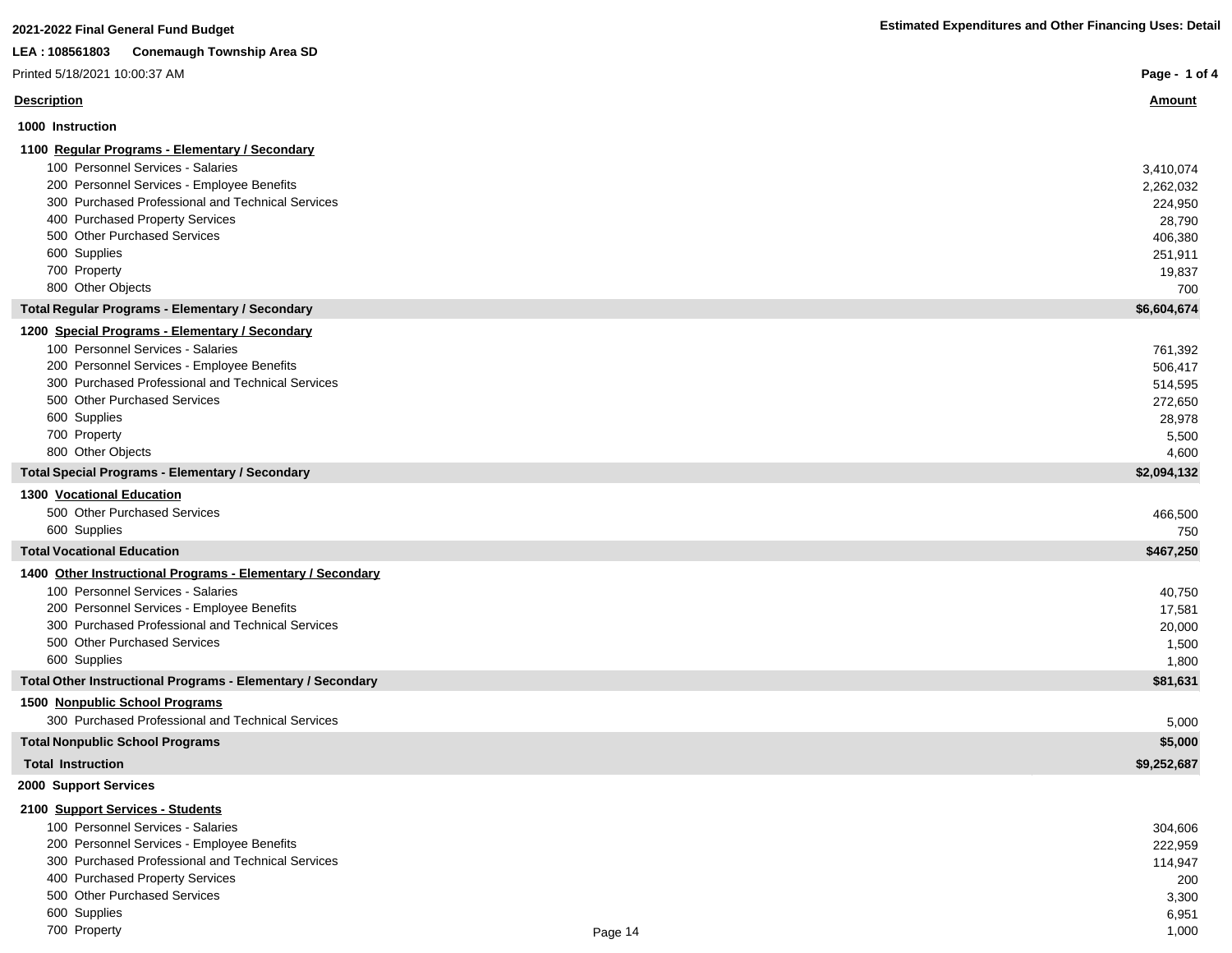| LEA: 108561803<br><b>Conemaugh Township Area SD</b>                                   |                    |
|---------------------------------------------------------------------------------------|--------------------|
| Printed 5/18/2021 10:00:37 AM                                                         | Page - 2 of 4      |
| <b>Description</b>                                                                    | <u>Amount</u>      |
| 800 Other Objects                                                                     | 1,350              |
| <b>Total Support Services - Students</b>                                              | \$655,313          |
| 2200 Support Services - Instructional Staff                                           |                    |
| 100 Personnel Services - Salaries                                                     | 205,933            |
| 200 Personnel Services - Employee Benefits                                            | 140,724            |
| 300 Purchased Professional and Technical Services                                     | 24,175             |
| 400 Purchased Property Services<br>500 Other Purchased Services                       | 150                |
| 600 Supplies                                                                          | 6,000              |
| 800 Other Objects                                                                     | 30,675<br>595      |
| <b>Total Support Services - Instructional Staff</b>                                   | \$408,252          |
| 2300 Support Services - Administration                                                |                    |
| 100 Personnel Services - Salaries                                                     | 594,382            |
| 200 Personnel Services - Employee Benefits                                            | 413,308            |
| 300 Purchased Professional and Technical Services                                     | 45,200             |
| 400 Purchased Property Services                                                       | 4,100              |
| 500 Other Purchased Services                                                          | 33,750             |
| 600 Supplies                                                                          | 23,352             |
| 700 Property<br>800 Other Objects                                                     | 500<br>16,550      |
| <b>Total Support Services - Administration</b>                                        | \$1,131,142        |
| 2400 Support Services - Pupil Health                                                  |                    |
| 100 Personnel Services - Salaries                                                     | 129,329            |
| 200 Personnel Services - Employee Benefits                                            | 74,656             |
| 300 Purchased Professional and Technical Services                                     | 124,800            |
| 400 Purchased Property Services                                                       | 250                |
| 500 Other Purchased Services                                                          | 1,400              |
| 600 Supplies                                                                          | 7,656              |
| <b>Total Support Services - Pupil Health</b>                                          | \$338,091          |
| 2500 Support Services - Business<br>100 Personnel Services - Salaries                 |                    |
| 200 Personnel Services - Employee Benefits                                            | 225,184<br>153,512 |
| 300 Purchased Professional and Technical Services                                     | 39,300             |
| 400 Purchased Property Services                                                       | 2,500              |
| 500 Other Purchased Services                                                          | 23,000             |
| 600 Supplies                                                                          | 16,850             |
| 800 Other Objects                                                                     | 5,500              |
| <b>Total Support Services - Business</b>                                              | \$465,846          |
| 2600 Operation and Maintenance of Plant Services<br>100 Personnel Services - Salaries |                    |
| 200 Personnel Services - Employee Benefits                                            | 504,922            |
| 300 Purchased Professional and Technical Services                                     | 342,847<br>4,540   |
| 400 Purchased Property Services                                                       | 204,550            |
| 500 Other Purchased Services                                                          | 53,450             |

 $\blacksquare$ 600 Supplies 171,500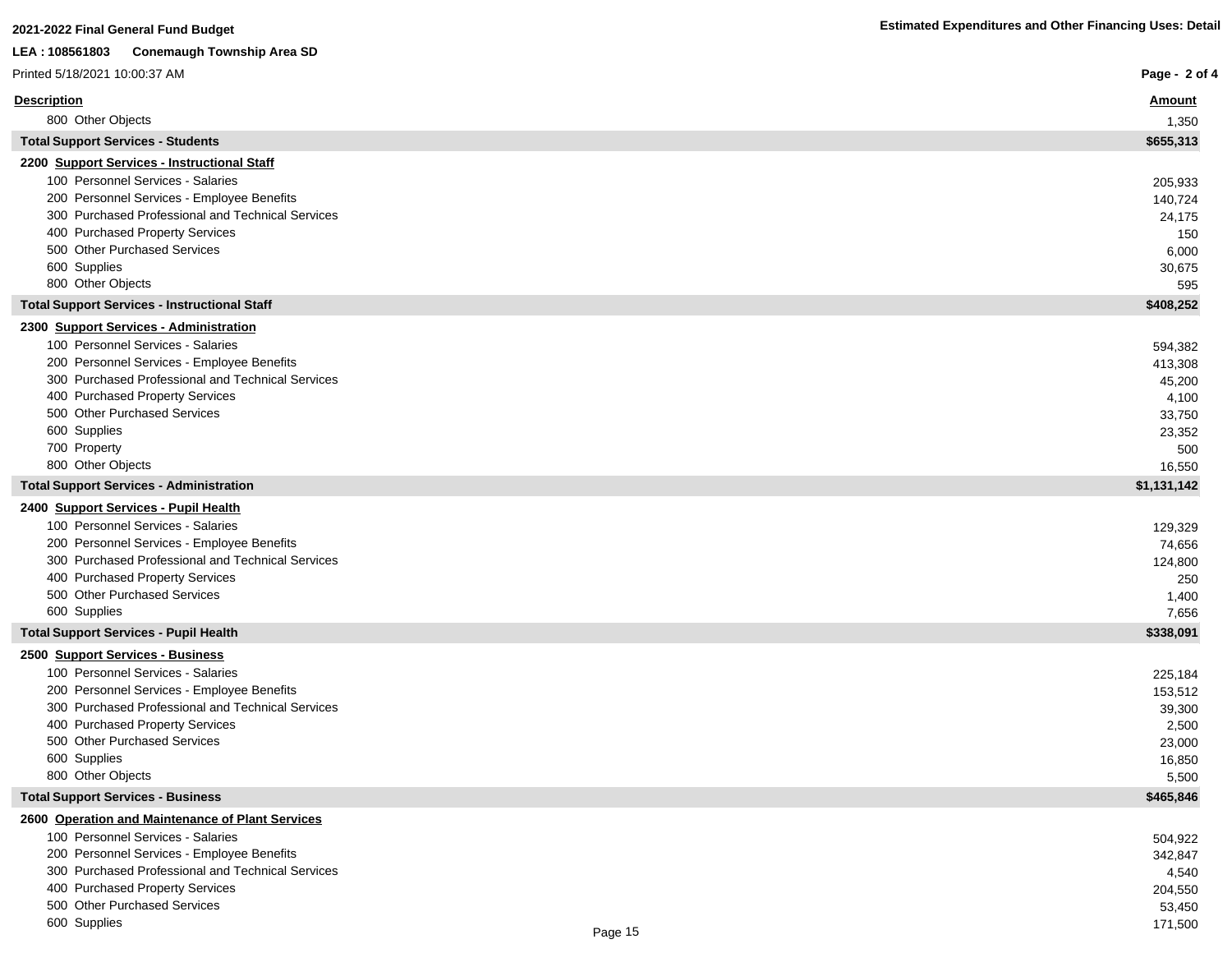| LEA : 108561803<br><b>Conemaugh Township Area SD</b>                       |                      |
|----------------------------------------------------------------------------|----------------------|
| Printed 5/18/2021 10:00:37 AM                                              | Page - 3 of 4        |
| <u>Description</u>                                                         | <u>Amount</u>        |
| 700 Property                                                               | 1,500                |
| 800 Other Objects                                                          | 8,000                |
| <b>Total Operation and Maintenance of Plant Services</b>                   | \$1,291,309          |
| 2700 Student Transportation Services                                       |                      |
| 500 Other Purchased Services                                               | 754,800              |
| 600 Supplies                                                               | 5,760                |
| <b>Total Student Transportation Services</b>                               | \$760,560            |
| 2800 Support Services - Central                                            |                      |
| 300 Purchased Professional and Technical Services                          | 800                  |
| 500 Other Purchased Services<br>600 Supplies                               | 650                  |
| <b>Total Support Services - Central</b>                                    | 151,298<br>\$152,748 |
| 2900 Other Support Services                                                |                      |
| 500 Other Purchased Services                                               | 3,500                |
| <b>Total Other Support Services</b>                                        | \$3,500              |
| <b>Total Support Services</b>                                              | \$5,206,761          |
| 3000 Operation of Non-Instructional Services                               |                      |
| 3200 Student Activities                                                    |                      |
| 100 Personnel Services - Salaries                                          | 204,141              |
| 200 Personnel Services - Employee Benefits                                 | 46,387               |
| 300 Purchased Professional and Technical Services                          | 67,245               |
| 400 Purchased Property Services                                            | 16,550               |
| 500 Other Purchased Services                                               | 94,278               |
| 600 Supplies                                                               | 92,748               |
| 700 Property                                                               | 2,100                |
| 800 Other Objects                                                          | 26,840               |
| <b>Total Student Activities</b>                                            | \$550,289            |
| <b>Total Operation of Non-Instructional Services</b>                       | \$550,289            |
| 4000 Facilities Acquisition, Construction and Improvement Services         |                      |
| 4000 Facilities Acquisition, Construction and Improvement Services         |                      |
| 300 Purchased Professional and Technical Services                          | 1,221,600            |
| <b>Total Facilities Acquisition, Construction and Improvement Services</b> | \$1,221,600          |
| <b>Total Facilities Acquisition, Construction and Improvement Services</b> | \$1,221,600          |
| 5000 Other Expenditures and Financing Uses                                 |                      |
| 5100 Debt Service / Other Expenditures and Financing Uses                  |                      |
| 800 Other Objects                                                          | 274,072              |
| 900 Other Uses of Funds                                                    | 425,000              |
| Total Debt Service / Other Expenditures and Financing Uses                 | \$699,072            |
| 5900 Budgetary Reserve                                                     |                      |
| 800 Other Objects                                                          | 100,000              |

**2021-2022 Final General Fund Budget Estimated Expenditures and Other Financing Uses: Detail**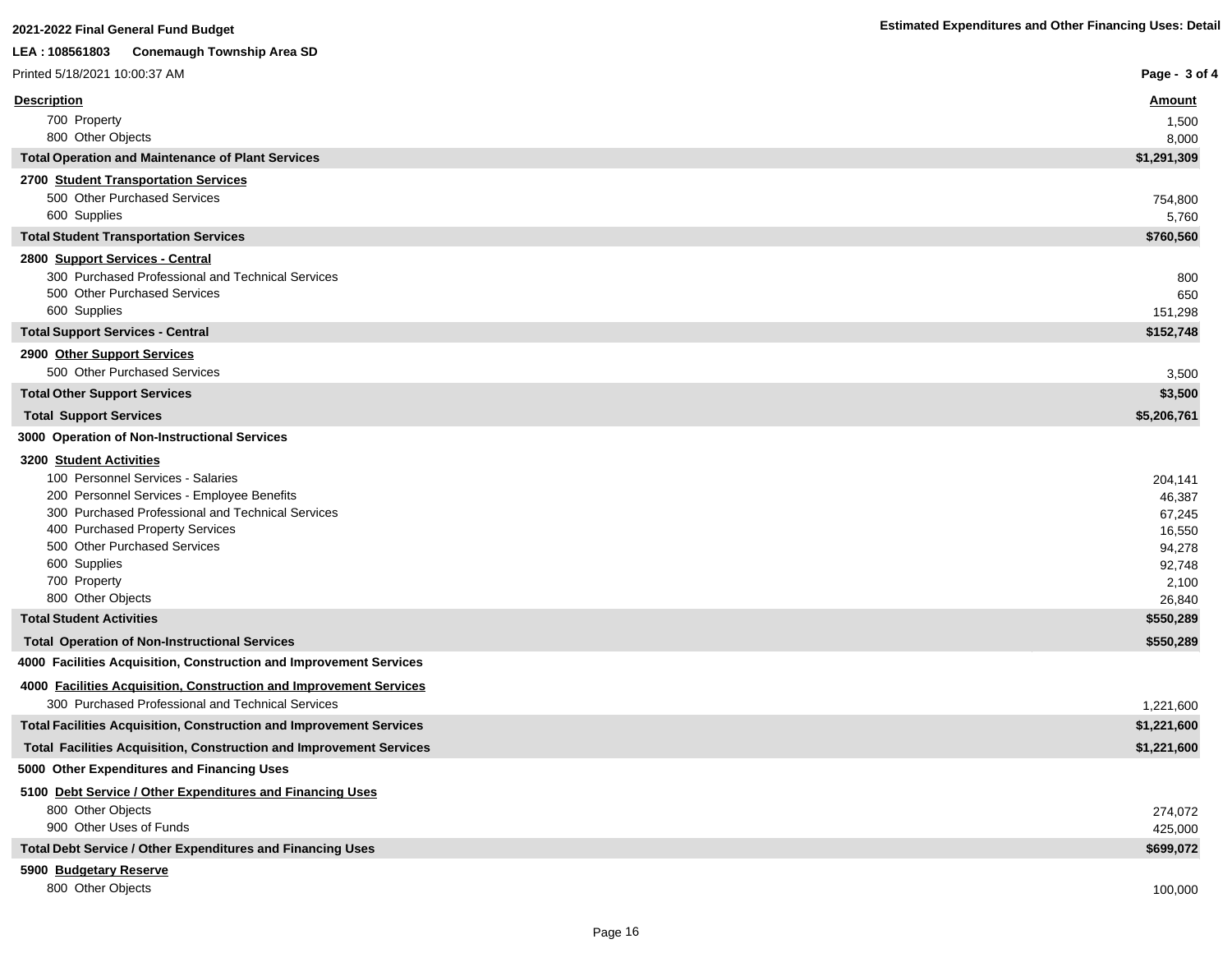| 2021-2022 Final General Fund Budget                 | <b>Estimated Expenditures and Other Financing Uses: Detail</b> |
|-----------------------------------------------------|----------------------------------------------------------------|
| <b>Conemaugh Township Area SD</b><br>LEA: 108561803 |                                                                |
| Printed 5/18/2021 10:00:37 AM                       | Page - 4 of 4                                                  |
| <b>Description</b>                                  | <b>Amount</b>                                                  |
| <b>Total Budgetary Reserve</b>                      | \$100,000                                                      |
| <b>Total Other Expenditures and Financing Uses</b>  | \$799,072                                                      |
| <b>TOTAL EXPENDITURES</b>                           | \$17,030,409                                                   |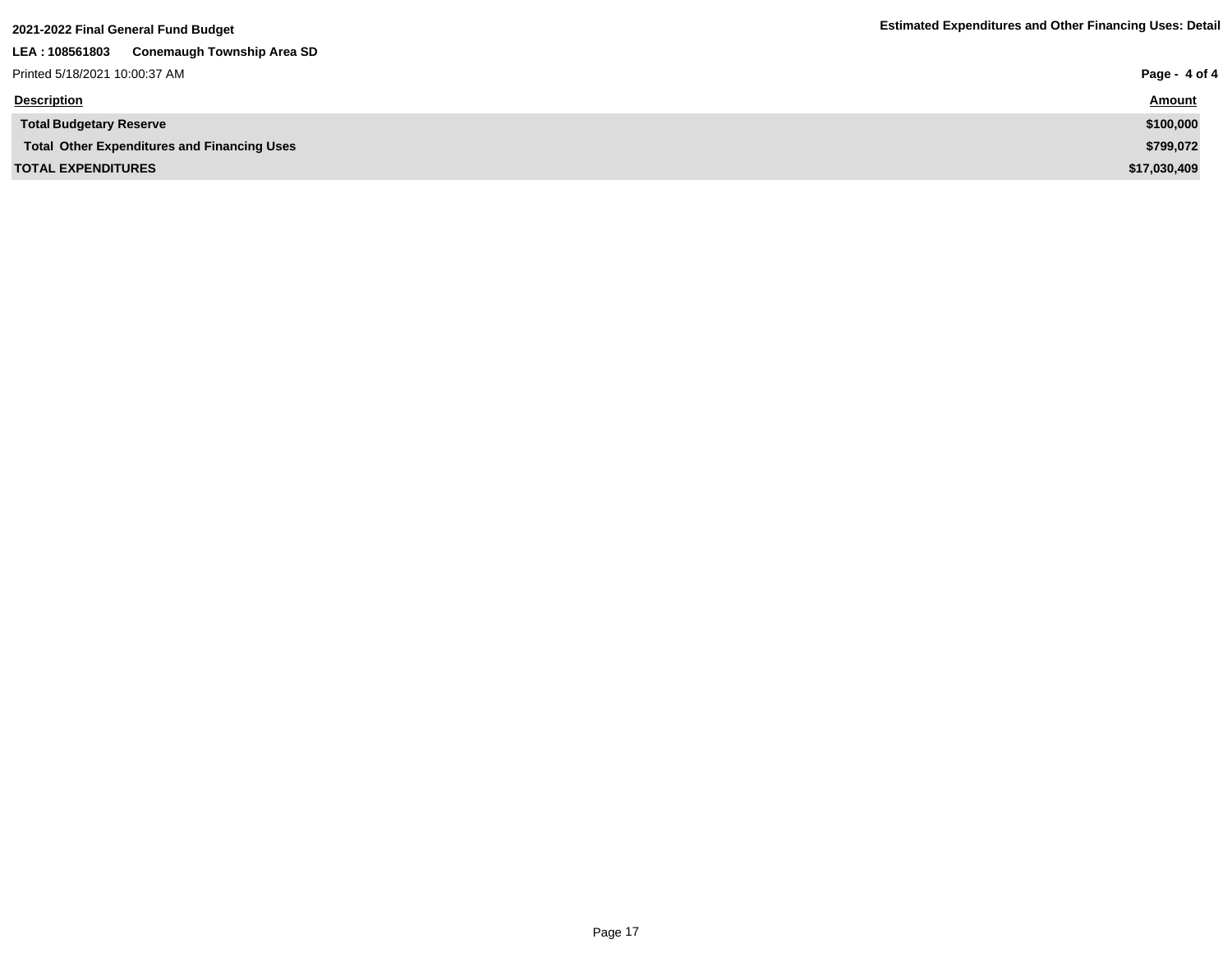# **2021-2022 Final General Fund Budget Schedule Of Cash And Investments (CAIN)**

# **LEA : 108561803 Conemaugh Township Area SD**

Printed 5/18/2021 10:00:41 AM

| Page - | 1 of 2 |  |
|--------|--------|--|
|--------|--------|--|

| <b>Cash and Short-Term Investments</b>                       | 06/30/2021 Estimate | 06/30/2022 Projection |
|--------------------------------------------------------------|---------------------|-----------------------|
| General Fund                                                 | 5,800,000           | 5,300,000             |
| Public Purpose (Expendable) Trust Fund                       |                     |                       |
| Other Comptroller-Approved Special Revenue Funds             |                     |                       |
| Athletic / School-Sponsored Extra Curricular Activities Fund | 5,000               | 5,000                 |
| Capital Reserve Fund - § 690, §1850                          | 1,200,000           | 800,000               |
| Capital Reserve Fund - § 1431                                |                     |                       |
| Other Capital Projects Fund                                  |                     |                       |
| Debt Service Fund                                            |                     |                       |
| Food Service / Cafeteria Operations Fund                     |                     |                       |
| <b>Child Care Operations Fund</b>                            |                     |                       |
| Other Enterprise Funds                                       |                     |                       |
| Internal Service Fund                                        |                     |                       |
| Private Purpose Trust Fund                                   |                     |                       |
| <b>Investment Trust Fund</b>                                 |                     |                       |
| Pension Trust Fund                                           |                     |                       |
| <b>Activity Fund</b>                                         |                     |                       |
| Other Agency Fund                                            |                     |                       |
| <b>Permanent Fund</b>                                        |                     |                       |
| <b>Total Cash and Short-Term Investments</b>                 | \$7,005,000         | \$6,105,000           |

| Long-Term Investments |
|-----------------------|

**Long-Term Investments 06/30/2021 Estimate 06/30/2022 Projection** General Fund Public Purpose (Expendable) Trust Fund Other Comptroller-Approved Special Revenue Funds Athletic / School-Sponsored Extra Curricular Activities Fund Capital Reserve Fund - § 690, §1850 Capital Reserve Fund - § 1431 Other Capital Projects Fund Debt Service Fund Food Service / Cafeteria Operations Fund Child Care Operations Fund Other Enterprise Funds Internal Service Fund Private Purpose Trust Fund Investment Trust Fund Pension Trust Fund Activity Fund Other Agency Fund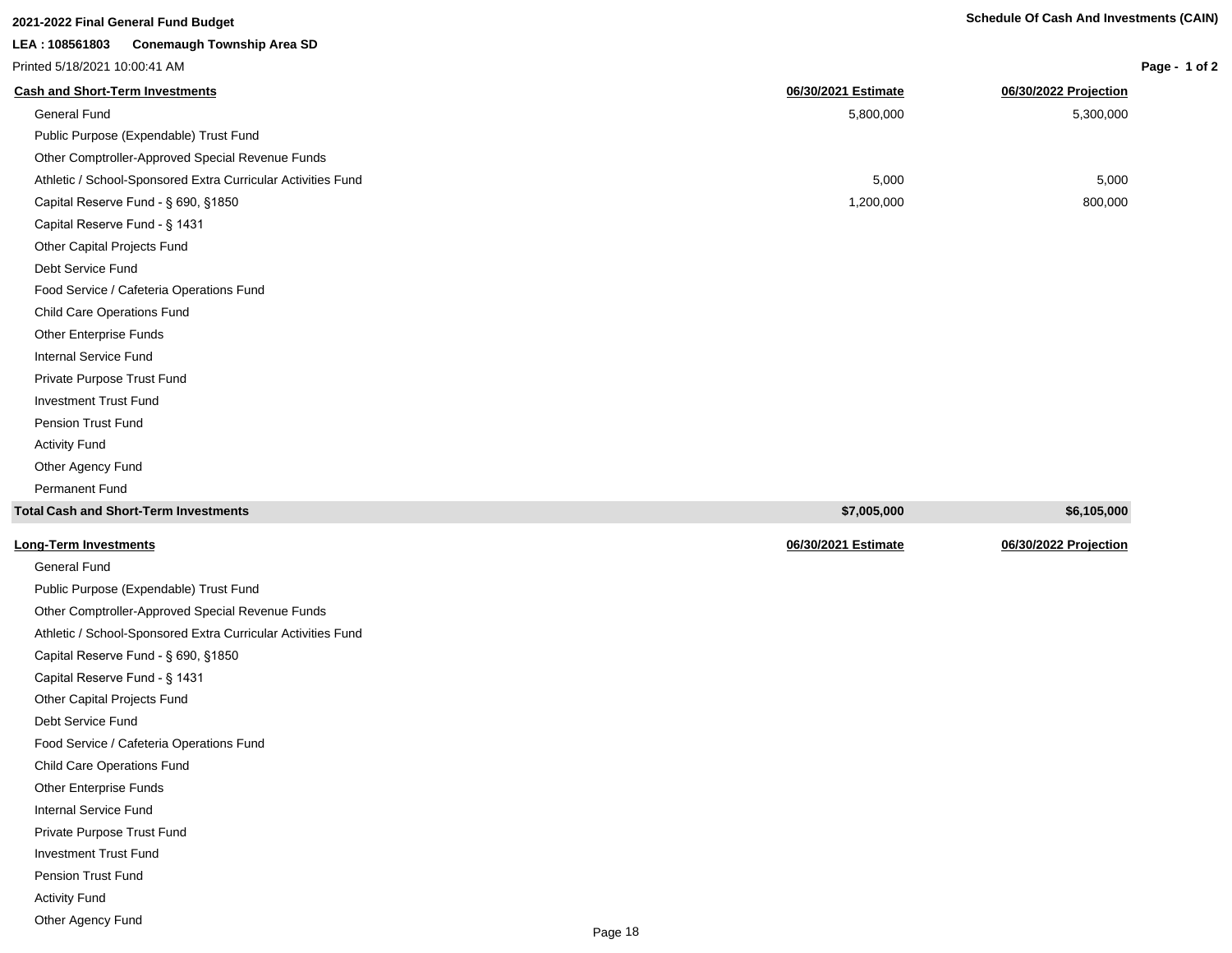| 2021-2022 Final General Fund Budget                 | <b>Schedule Of Cash And Investments (CAIN)</b> |                       |               |
|-----------------------------------------------------|------------------------------------------------|-----------------------|---------------|
| <b>Conemaugh Township Area SD</b><br>LEA: 108561803 |                                                |                       |               |
| Printed 5/18/2021 10:00:41 AM                       |                                                |                       | Page - 2 of 2 |
| <b>Long-Term Investments</b>                        | 06/30/2021 Estimate                            | 06/30/2022 Projection |               |
| <b>Permanent Fund</b>                               |                                                |                       |               |
| <b>Total Long-Term Investments</b>                  |                                                |                       |               |
| <b>TOTAL CASH AND INVESTMENTS</b>                   | \$7,005,000                                    | \$6,105,000           |               |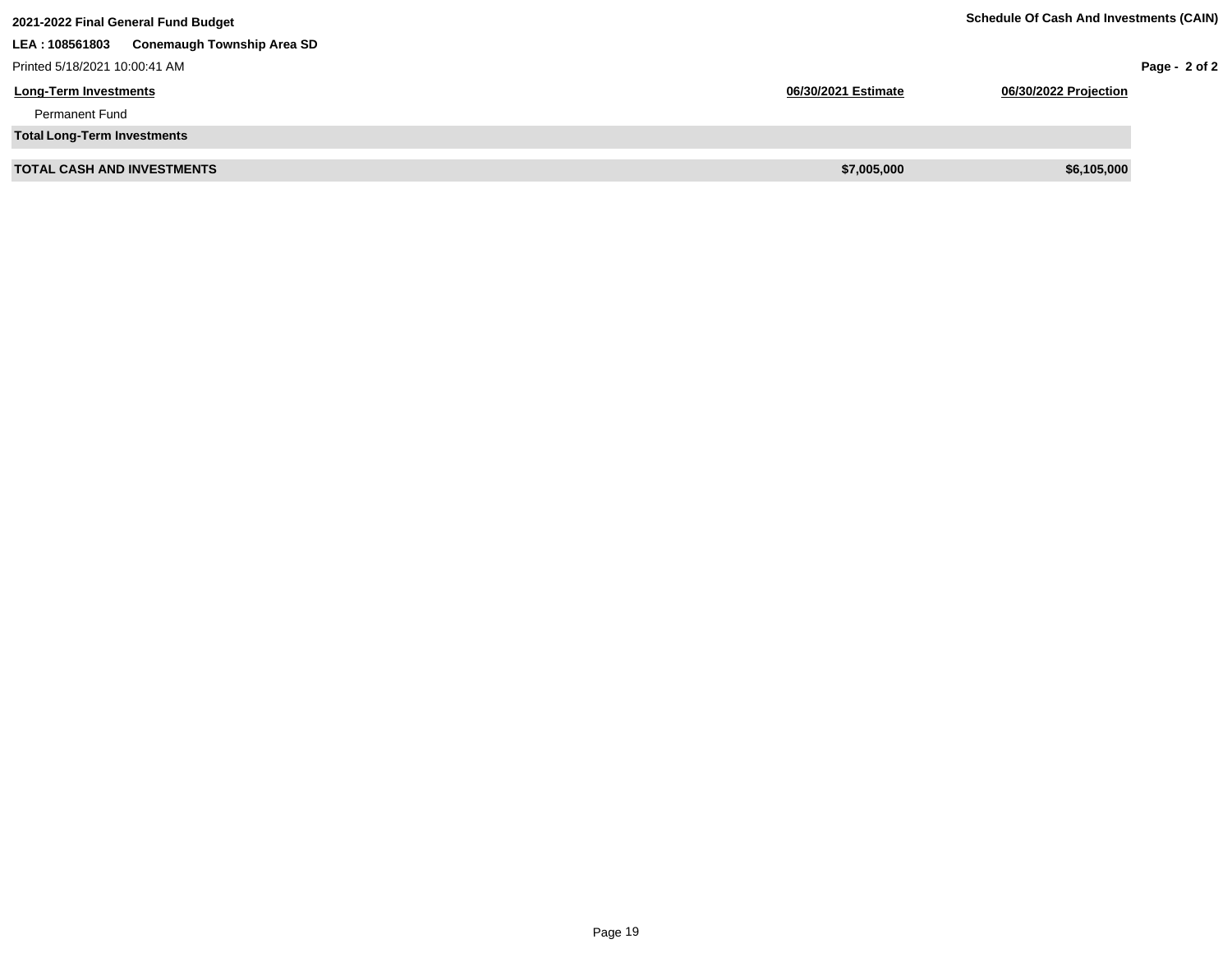| 2021-2022 Final General Fund Budget                                | <b>Schedule Of Indebtedness (DEBT)</b> |                       |                 |
|--------------------------------------------------------------------|----------------------------------------|-----------------------|-----------------|
| LEA: 108561803 Conemaugh Township Area SD                          |                                        |                       |                 |
| Printed 5/18/2021 10:00:43 AM                                      |                                        |                       | Page - 1 of $6$ |
| Long-Term Indebtedness                                             | 06/30/2021 Estimate                    | 06/30/2022 Projection |                 |
| <b>General Fund</b>                                                |                                        |                       |                 |
| 0510 Bonds Payable                                                 | 9,750,000                              | 9,330,000             |                 |
| 0520 Extended-Term Financing Agreements Payable                    |                                        |                       |                 |
| 0530 Lease-Purchase Obligations                                    |                                        |                       |                 |
| 0540 Accumulated Compensated Absences                              | 403,400                                | 453,800               |                 |
| 0550 Authority Lease Obligations                                   |                                        |                       |                 |
| 0560 Other Post-Employment Benefits (OPEB)                         |                                        |                       |                 |
| 0599 Other Noncurrent Liabilities                                  |                                        |                       |                 |
| <b>Total General Fund</b>                                          | \$10,153,400                           | \$9,783,800           |                 |
| <b>Public Purpose (Expendable) Trust Fund</b>                      |                                        |                       |                 |
|                                                                    |                                        |                       |                 |
| 0510 Bonds Payable                                                 |                                        |                       |                 |
| 0520 Extended-Term Financing Agreements Payable                    |                                        |                       |                 |
| 0530 Lease-Purchase Obligations                                    |                                        |                       |                 |
| 0540 Accumulated Compensated Absences                              |                                        |                       |                 |
| 0550 Authority Lease Obligations                                   |                                        |                       |                 |
| 0560 Other Post-Employment Benefits (OPEB)                         |                                        |                       |                 |
| 0599 Other Noncurrent Liabilities                                  |                                        |                       |                 |
| Total Public Purpose (Expendable) Trust Fund                       |                                        |                       |                 |
| Other Comptroller-Approved Special Revenue Funds                   |                                        |                       |                 |
| 0510 Bonds Payable                                                 |                                        |                       |                 |
| 0520 Extended-Term Financing Agreements Payable                    |                                        |                       |                 |
| 0530 Lease-Purchase Obligations                                    |                                        |                       |                 |
| 0540 Accumulated Compensated Absences                              |                                        |                       |                 |
| 0550 Authority Lease Obligations                                   |                                        |                       |                 |
| 0560 Other Post-Employment Benefits (OPEB)                         |                                        |                       |                 |
| 0599 Other Noncurrent Liabilities                                  |                                        |                       |                 |
| Total Other Comptroller-Approved Special Revenue Funds             |                                        |                       |                 |
| Athletic / School-Sponsored Extra Curricular Activities Fund       |                                        |                       |                 |
| 0510 Bonds Payable                                                 |                                        |                       |                 |
| 0520 Extended-Term Financing Agreements Payable                    |                                        |                       |                 |
| 0530 Lease-Purchase Obligations                                    |                                        |                       |                 |
| 0540 Accumulated Compensated Absences                              |                                        |                       |                 |
| 0550 Authority Lease Obligations                                   |                                        |                       |                 |
| 0560 Other Post-Employment Benefits (OPEB)                         |                                        |                       |                 |
| 0599 Other Noncurrent Liabilities                                  |                                        |                       |                 |
| Total Athletic / School-Sponsored Extra Curricular Activities Fund |                                        |                       |                 |
| Capital Reserve Fund - § 690, §1850                                |                                        |                       |                 |
| 0510 Bonds Payable                                                 |                                        |                       |                 |

0520 Extended-Term Financing Agreements Payable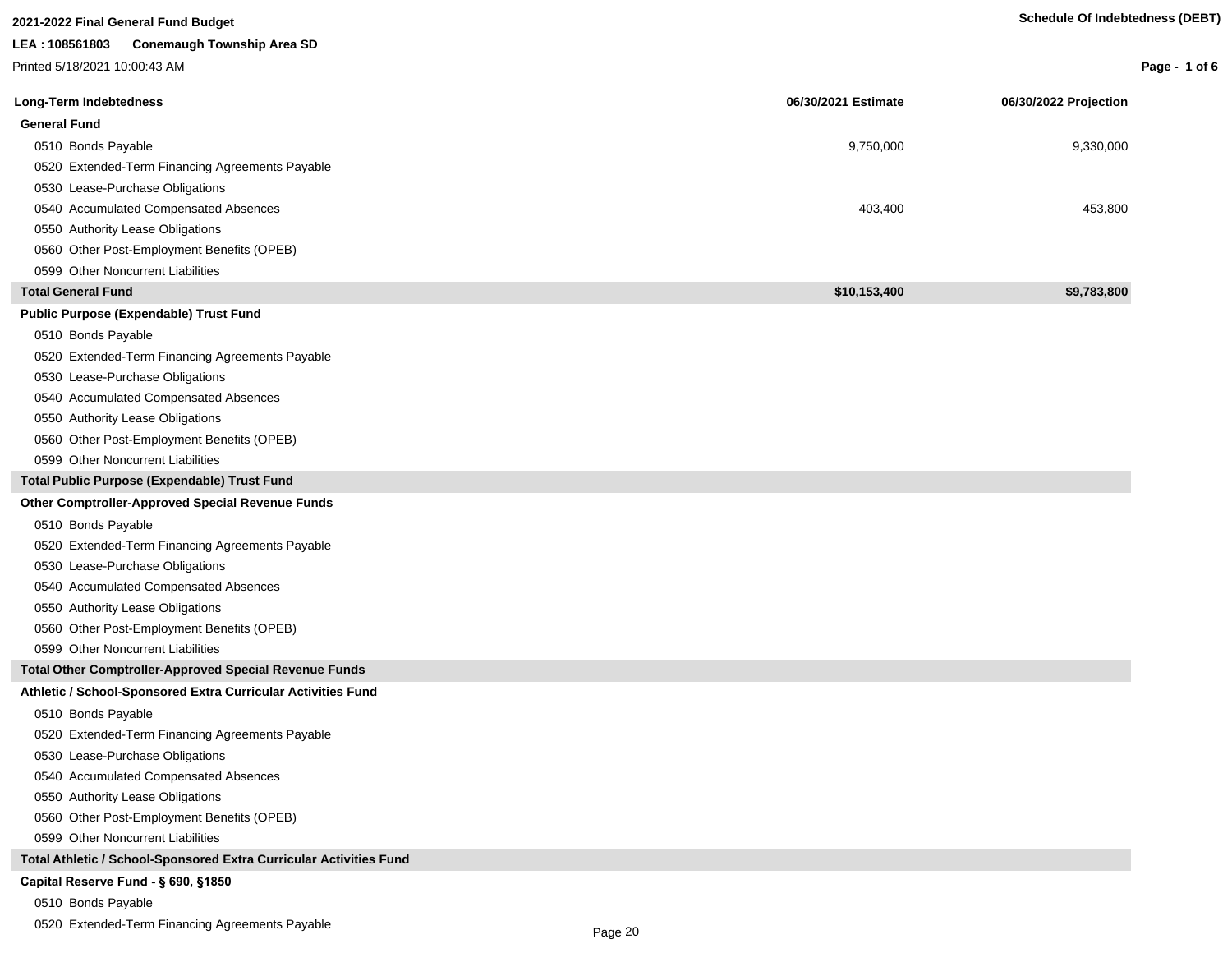# **2021-2022 Final General Fund Budget Schedule Of Indebtedness (DEBT)**

### **LEA : 108561803 Conemaugh Township Area SD**

Printed 5/18/2021 10:00:43 AM

#### **Long-Term Indebtedness 06/30/2021 Estimate 06/30/2022 Projection**

0530 Lease-Purchase Obligations

0540 Accumulated Compensated Absences

0550 Authority Lease Obligations

0560 Other Post-Employment Benefits (OPEB)

0599 Other Noncurrent Liabilities

### **Total Capital Reserve Fund - § 690, §1850**

### Capital Reserve Fund - § 1431

0510 Bonds Payable

0520 Extended-Term Financing Agreements Payable

0530 Lease-Purchase Obligations

0540 Accumulated Compensated Absences

#### 0550 Authority Lease Obligations

0560 Other Post-Employment Benefits (OPEB)

0599 Other Noncurrent Liabilities

## **Total Capital Reserve Fund - § 1431**

#### **Other Capital Projects Fund**

0510 Bonds Payable

0520 Extended-Term Financing Agreements Payable

0530 Lease-Purchase Obligations

0540 Accumulated Compensated Absences

0550 Authority Lease Obligations

0560 Other Post-Employment Benefits (OPEB)

0599 Other Noncurrent Liabilities

### **Total Other Capital Projects Fund**

#### **Debt Service Fund**

0510 Bonds Payable

0520 Extended-Term Financing Agreements Payable

0530 Lease-Purchase Obligations

0540 Accumulated Compensated Absences

0550 Authority Lease Obligations

0560 Other Post-Employment Benefits (OPEB)

0599 Other Noncurrent Liabilities

#### **Total Debt Service Fund**

#### **Food Service / Cafeteria Operations Fund**

0510 Bonds Payable

0520 Extended-Term Financing Agreements Payable

0530 Lease-Purchase Obligations

0540 Accumulated Compensated Absences

0550 Authority Lease Obligations

**Page - 2 of 6**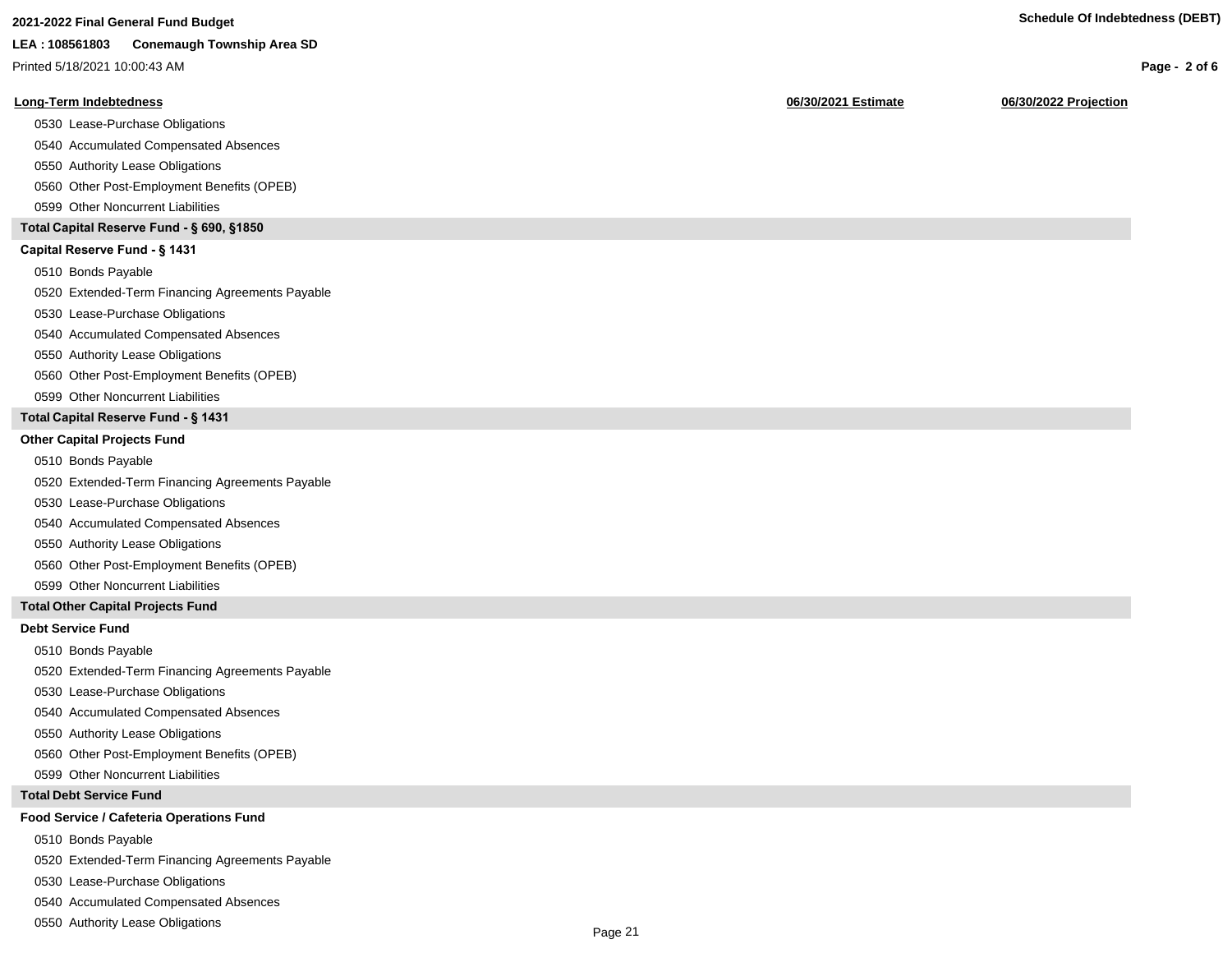# **2021-2022 Final General Fund Budget Schedule Of Indebtedness (DEBT)**

#### **LEA : 108561803 Conemaugh Township Area SD**

Printed 5/18/2021 10:00:43 AM

#### **Long-Term Indebtedness 06/30/2021 Estimate 06/30/2022 Projection**

0560 Other Post-Employment Benefits (OPEB)

0599 Other Noncurrent Liabilities

## **Total Food Service / Cafeteria Operations Fund**

### **Child Care Operations Fund**

0510 Bonds Payable

0520 Extended-Term Financing Agreements Payable

- 0530 Lease-Purchase Obligations
- 0540 Accumulated Compensated Absences
- 0550 Authority Lease Obligations
- 0560 Other Post-Employment Benefits (OPEB)
- 0599 Other Noncurrent Liabilities

### **Total Child Care Operations Fund**

#### **Other Enterprise Funds**

- 0510 Bonds Payable
- 0520 Extended-Term Financing Agreements Payable
- 0530 Lease-Purchase Obligations
- 0540 Accumulated Compensated Absences
- 0550 Authority Lease Obligations
- 0560 Other Post-Employment Benefits (OPEB)
- 0599 Other Noncurrent Liabilities

### **Total Other Enterprise Funds**

#### **Internal Service Fund**

- 0510 Bonds Payable
- 0520 Extended-Term Financing Agreements Payable
- 0530 Lease-Purchase Obligations
- 0540 Accumulated Compensated Absences
- 0550 Authority Lease Obligations
- 0560 Other Post-Employment Benefits (OPEB)
- 0599 Other Noncurrent Liabilities

### **Total Internal Service Fund**

## **Private Purpose Trust Fund**

- 0510 Bonds Payable
- 0520 Extended-Term Financing Agreements Payable
- 0530 Lease-Purchase Obligations
- 0540 Accumulated Compensated Absences
- 0550 Authority Lease Obligations
- 0560 Other Post-Employment Benefits (OPEB)
- 0599 Other Noncurrent Liabilities

## **Total Private Purpose Trust Fund**

### **Page - 3 of 6**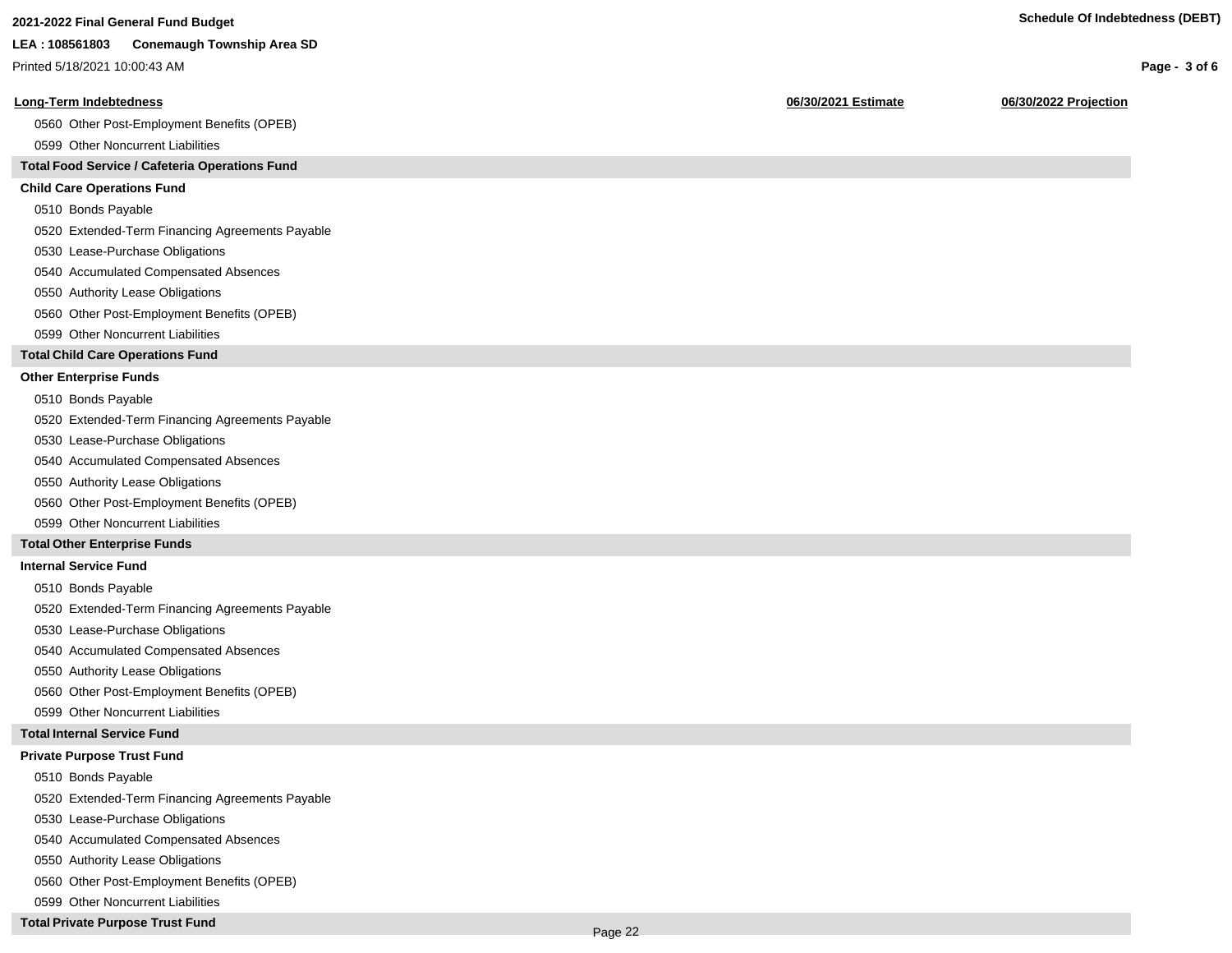# **2021-2022 Final General Fund Budget Schedule Of Indebtedness (DEBT)**

## **LEA : 108561803 Conemaugh Township Area SD**

Printed 5/18/2021 10:00:43 AM

## **Long-Term Indebtedness 06/30/2021 Estimate 06/30/2022 Projection**

# **Investment Trust Fund**

## 0510 Bonds Payable

- 0520 Extended-Term Financing Agreements Payable
- 0530 Lease-Purchase Obligations
- 0540 Accumulated Compensated Absences
- 0550 Authority Lease Obligations
- 0560 Other Post-Employment Benefits (OPEB)
- 0599 Other Noncurrent Liabilities

# **Total Investment Trust Fund**

# **Pension Trust Fund**

## 0510 Bonds Payable

0520 Extended-Term Financing Agreements Payable

- 0530 Lease-Purchase Obligations
- 0540 Accumulated Compensated Absences
- 0550 Authority Lease Obligations
- 0560 Other Post-Employment Benefits (OPEB)
- 0599 Other Noncurrent Liabilities

# **Total Pension Trust Fund**

# **Activity Fund**

- 0510 Bonds Payable
- 0520 Extended-Term Financing Agreements Payable
- 0530 Lease-Purchase Obligations
- 0540 Accumulated Compensated Absences
- 0550 Authority Lease Obligations
- 0560 Other Post-Employment Benefits (OPEB)
- 0599 Other Noncurrent Liabilities

## **Total Activity Fund**

## **Other Agency Fund**

- 0510 Bonds Payable
- 0520 Extended-Term Financing Agreements Payable
- 0530 Lease-Purchase Obligations
- 0540 Accumulated Compensated Absences
- 0550 Authority Lease Obligations
- 0560 Other Post-Employment Benefits (OPEB)
- 0599 Other Noncurrent Liabilities

# **Total Other Agency Fund**

# **Permanent Fund**

- 0510 Bonds Payable
- 0520 Extended-Term Financing Agreements Payable

# **Page - 4 of 6**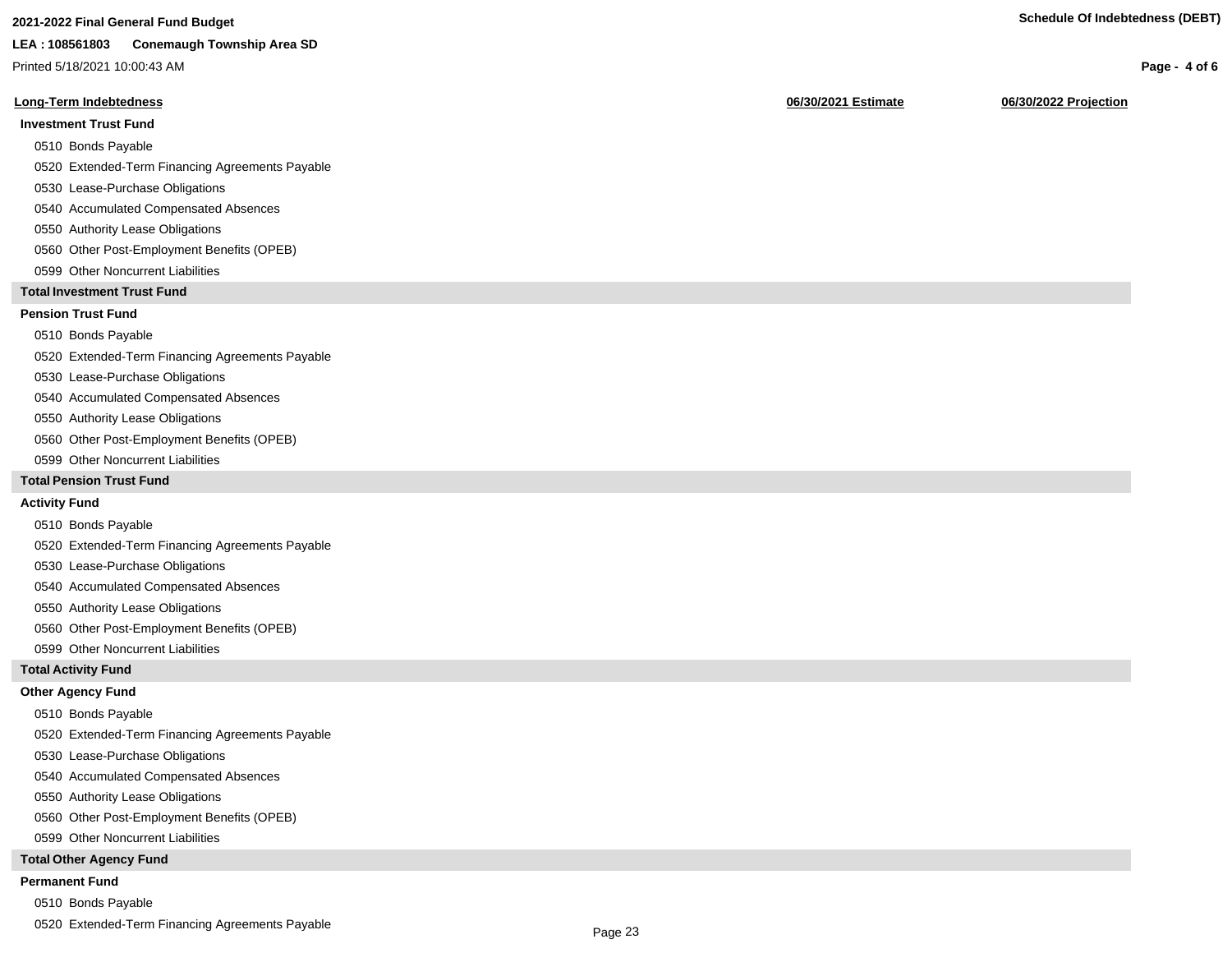| 2021-2022 Final General Fund Budget                 |                     | Schedule Of Indebtedness (DEBT) |
|-----------------------------------------------------|---------------------|---------------------------------|
| LEA: 108561803<br><b>Conemaugh Township Area SD</b> |                     |                                 |
| Printed 5/18/2021 10:00:43 AM                       |                     | Page - $5$ of 6                 |
| <b>Long-Term Indebtedness</b>                       | 06/30/2021 Estimate | 06/30/2022 Projection           |
| 0530 Lease-Purchase Obligations                     |                     |                                 |
| 0540 Accumulated Compensated Absences               |                     |                                 |
| 0550 Authority Lease Obligations                    |                     |                                 |
| 0560 Other Post-Employment Benefits (OPEB)          |                     |                                 |
| 0599 Other Noncurrent Liabilities                   |                     |                                 |
| <b>Total Permanent Fund</b>                         |                     |                                 |
| <b>Total Long-Term Indebtedness</b>                 | \$10,153,400        | \$9,783,800                     |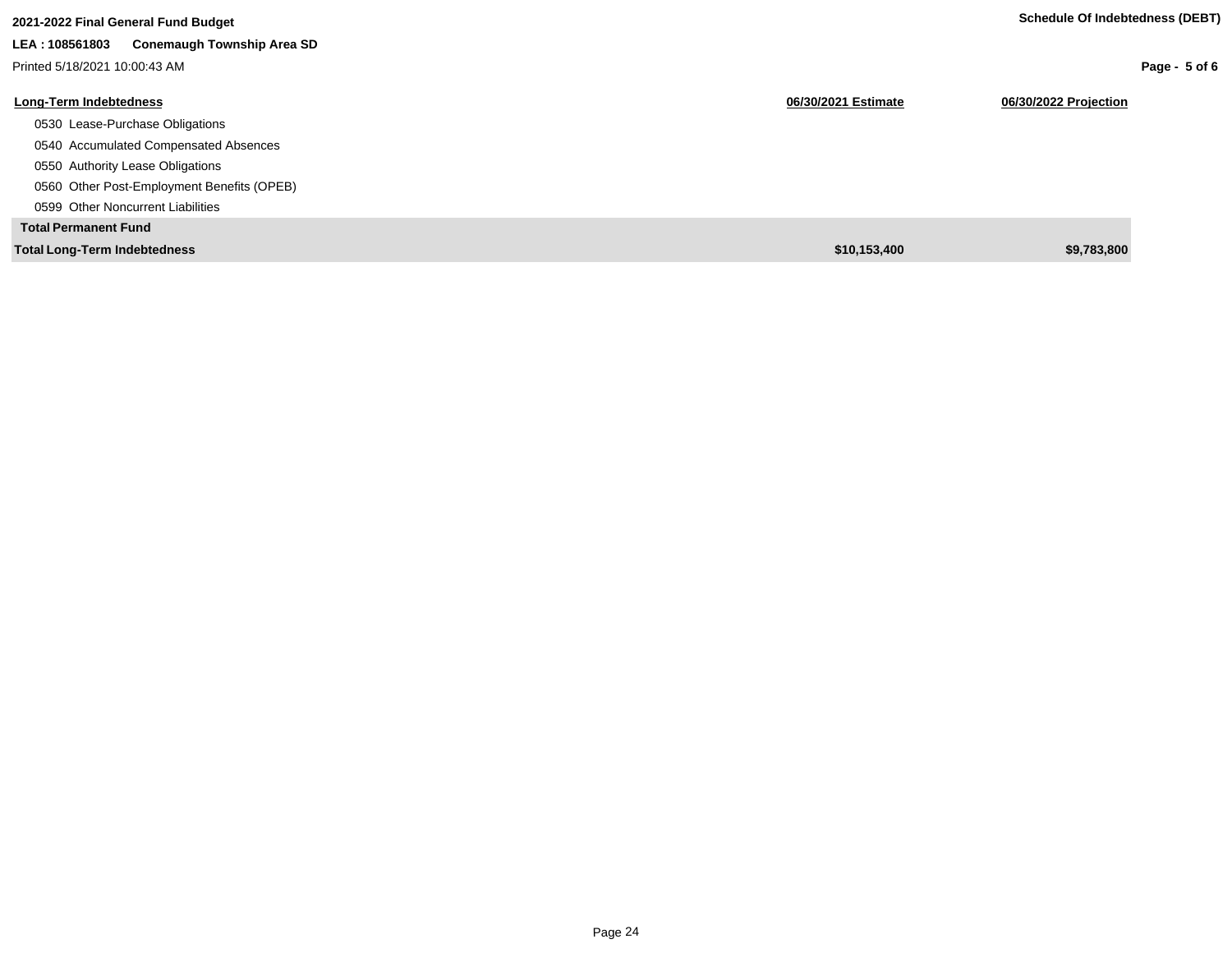**Page - 6 of 6**

# **2021-2022 Final General Fund Budget Schedule Of Indebtedness (DEBT)**

# **LEA : 108561803 Conemaugh Township Area SD**

Printed 5/18/2021 10:00:43 AM

| <b>Short-Term Pavables</b> | 06/30/2021 Estimate | 06/30/2022 Projection |
|----------------------------|---------------------|-----------------------|
|                            |                     |                       |

| General Fund                                                 |              |             |
|--------------------------------------------------------------|--------------|-------------|
| Public Purpose (Expendable) Trust Fund                       |              |             |
| Other Comptroller-Approved Special Revenue Funds             |              |             |
| Athletic / School-Sponsored Extra Curricular Activities Fund |              |             |
| Capital Reserve Fund - § 690, §1850                          |              |             |
| Capital Reserve Fund - § 1431                                |              |             |
| Other Capital Projects Fund                                  |              |             |
| Debt Service Fund                                            |              |             |
| Food Service / Cafeteria Operations Fund                     |              |             |
| Child Care Operations Fund                                   |              |             |
| Other Enterprise Funds                                       |              |             |
| Internal Service Fund                                        |              |             |
| Private Purpose Trust Fund                                   |              |             |
| <b>Investment Trust Fund</b>                                 |              |             |
| Pension Trust Fund                                           |              |             |
| <b>Activity Fund</b>                                         |              |             |
| Other Agency Fund                                            |              |             |
| Permanent Fund                                               |              |             |
| <b>Total Short-Term Payables</b>                             |              |             |
|                                                              |              |             |
| <b>TOTAL INDEBTEDNESS</b>                                    | \$10,153,400 | \$9,783,800 |